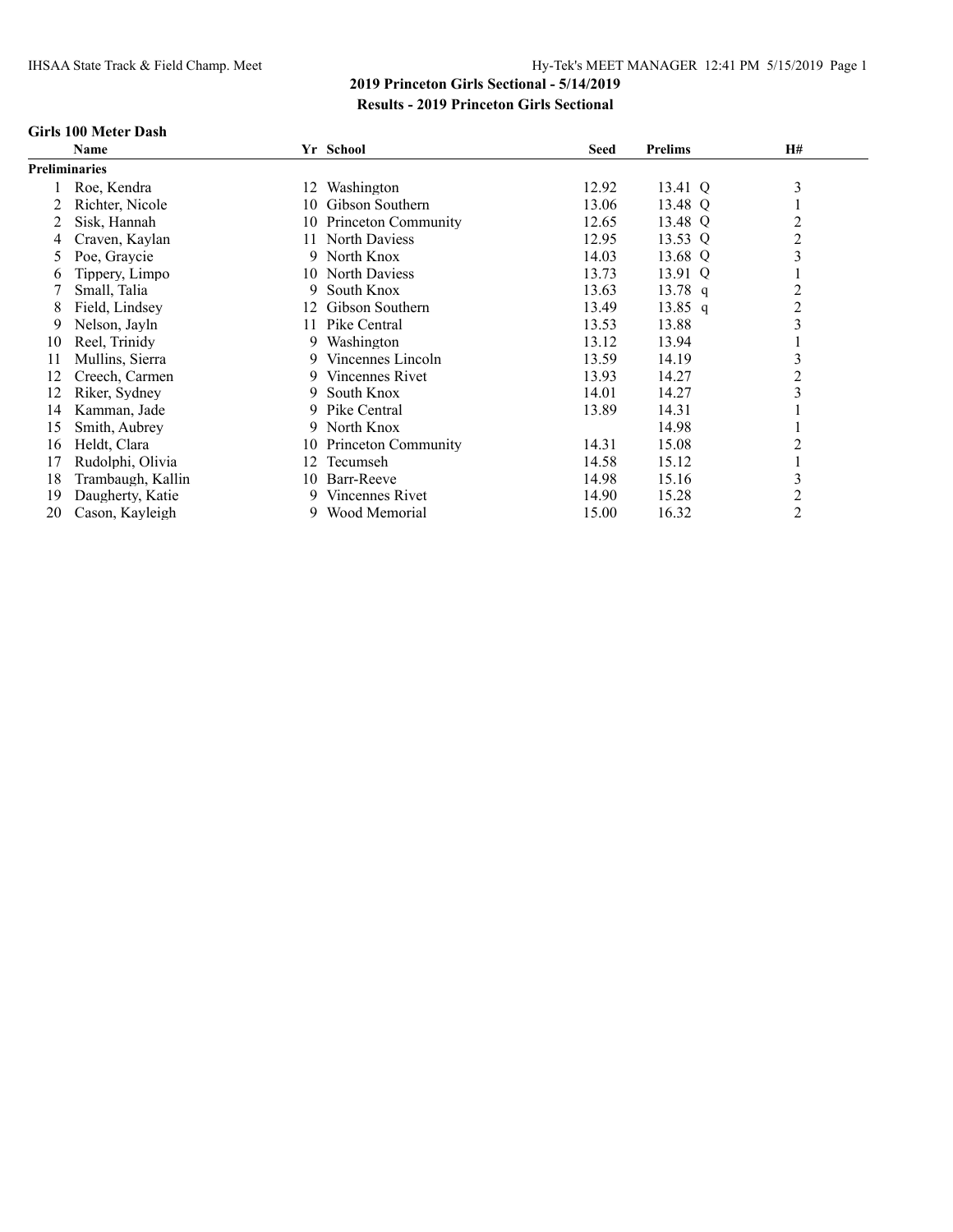### **Girls 100 Meter Dash**

|               | <b>Name</b>       | Yr School              | <b>Prelims</b> | <b>Finals</b> | <b>Points</b> |
|---------------|-------------------|------------------------|----------------|---------------|---------------|
| <b>Finals</b> |                   |                        |                |               |               |
|               | Sisk. Hannah      | 10 Princeton Community | 13.48          | 13.14         | 10            |
|               | 2 Richter, Nicole | 10 Gibson Southern     | 13.48          | 13.22         | 8             |
|               | 3 Roe, Kendra     | 12 Washington          | 13.41          | 13.31         | 6             |
|               | 4 Craven, Kaylan  | 11 North Daviess       | 13.53          | 13.37         |               |
|               | 5 Poe, Graycie    | 9 North Knox           | 13.68          | 13.65         |               |
|               | 6 Small, Talia    | 9 South Knox           | 13.78          | 13.82         |               |
|               | Field, Lindsey    | 12 Gibson Southern     | 13.85          | 13.83         |               |
| 8             | Tippery, Limpo    | North Daviess<br>10.   | 13.91          | 14.07         |               |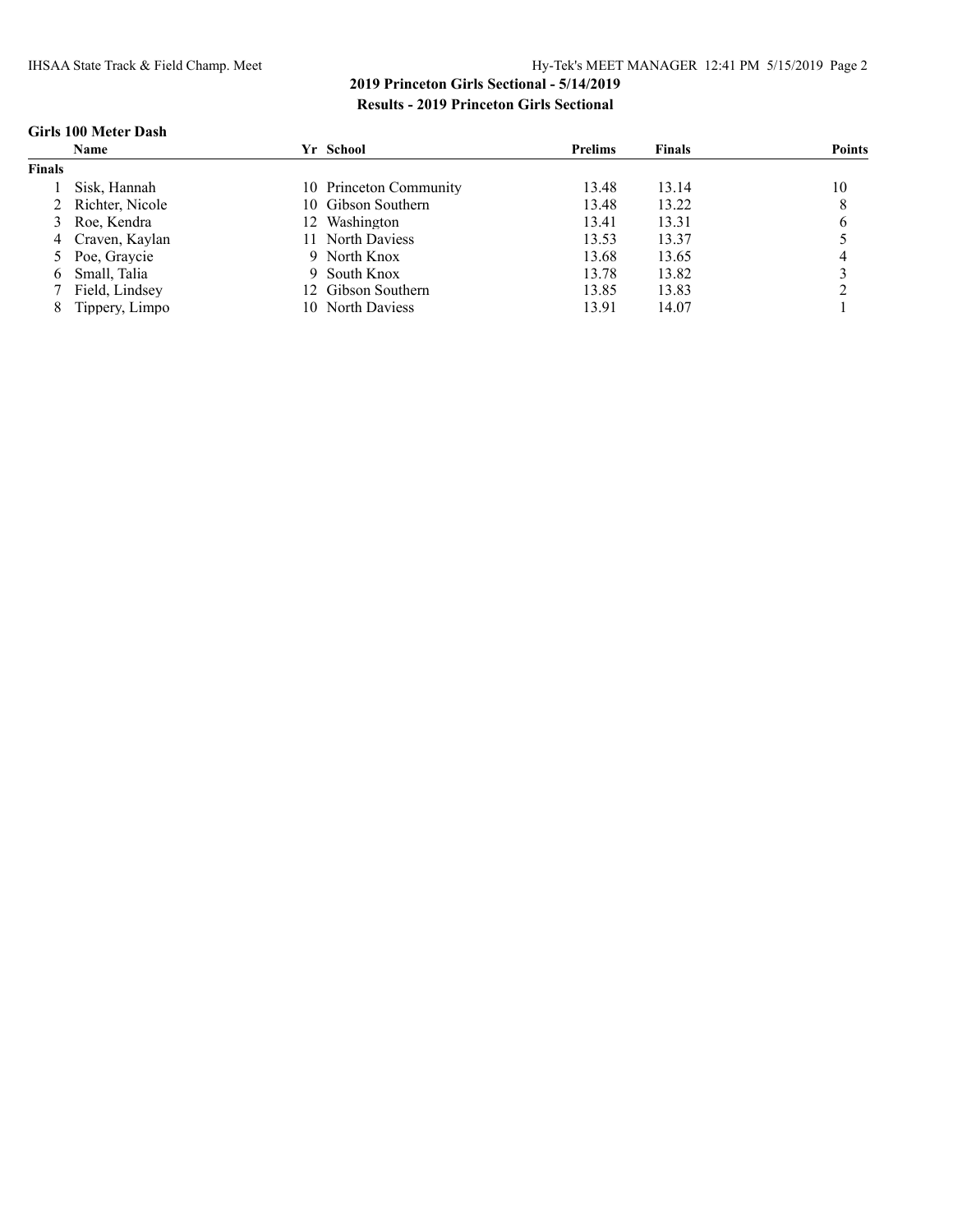#### **Girls 200 Meter Dash**

|                      | Name               |     | Yr School           | <b>Seed</b> | <b>Prelims</b> | H# |  |
|----------------------|--------------------|-----|---------------------|-------------|----------------|----|--|
| <b>Preliminaries</b> |                    |     |                     |             |                |    |  |
|                      | Meurer, Makinzi    |     | 12 North Knox       | 25.28       | 27.88 Q        | 3  |  |
|                      | Sisk, Hannah       | 10  | Princeton Community | 26.71       | 28.18 Q        |    |  |
| 3                    | Knepp, Chloe       | 12  | Barr-Reeve          | 26.38       | 28.49 Q        | 2  |  |
|                      | Richter, Nicole    | 10  | Gibson Southern     | 27.34       | 28.60 Q        |    |  |
| 5                    | McKee, Emily       | 10. | Gibson Southern     | 27.97       | 29.32 Q        | 3  |  |
| b                    | Blacklock, Kennedy | 11  | Wood Memorial       | 29.19       | 30.44 Q        | 2  |  |
|                      | Riker, Sydney      | 9   | South Knox          | 29.41       | 29.80 q        | 3  |  |
| 8                    | Kamman, Jade       | 9   | Pike Central        | 28.23       | $29.84$ q      |    |  |
| 9                    | Kohlhouse, Haley   | 9   | Vincennes Lincoln   | 29.50       | 29.98          | 3  |  |
| 10                   | Gray, Jenna        | 12  | Washington          | 29.70       | 30.86          | 2  |  |
| 11                   | Smith, Aubrey      | 9   | North Knox          | 30.65       | 31.10          |    |  |
| 12                   | Heldt, Clara       | 10  | Princeton Community | 29.12       | 31.34          |    |  |
| 13                   | Granger, Kenadie   | 10  | Washington          |             | 31.45          |    |  |
| 14                   | Tippery, Limpo     | 10  | North Daviess       | 30.22       | 32.10          |    |  |
| 15                   | Phegley, Kate      | 10  | South Knox          | 31.16       | 32.13          | 2  |  |
| 16                   | McKinney, Emma     | 9   | Pike Central        | 32.25       | 32.21          | 2  |  |
| 17                   | Bauer, Alexis      | 9   | Barr-Reeve          | 31.81       | 32.91          | 3  |  |
| 18                   | Rudolphi, Olivia   |     | 12 Tecumseh         | 31.56       | 34.19          | 3  |  |
| 19                   | Payne, Kelcie      | 9   | Tecumseh            | 35.73       | 34.88          |    |  |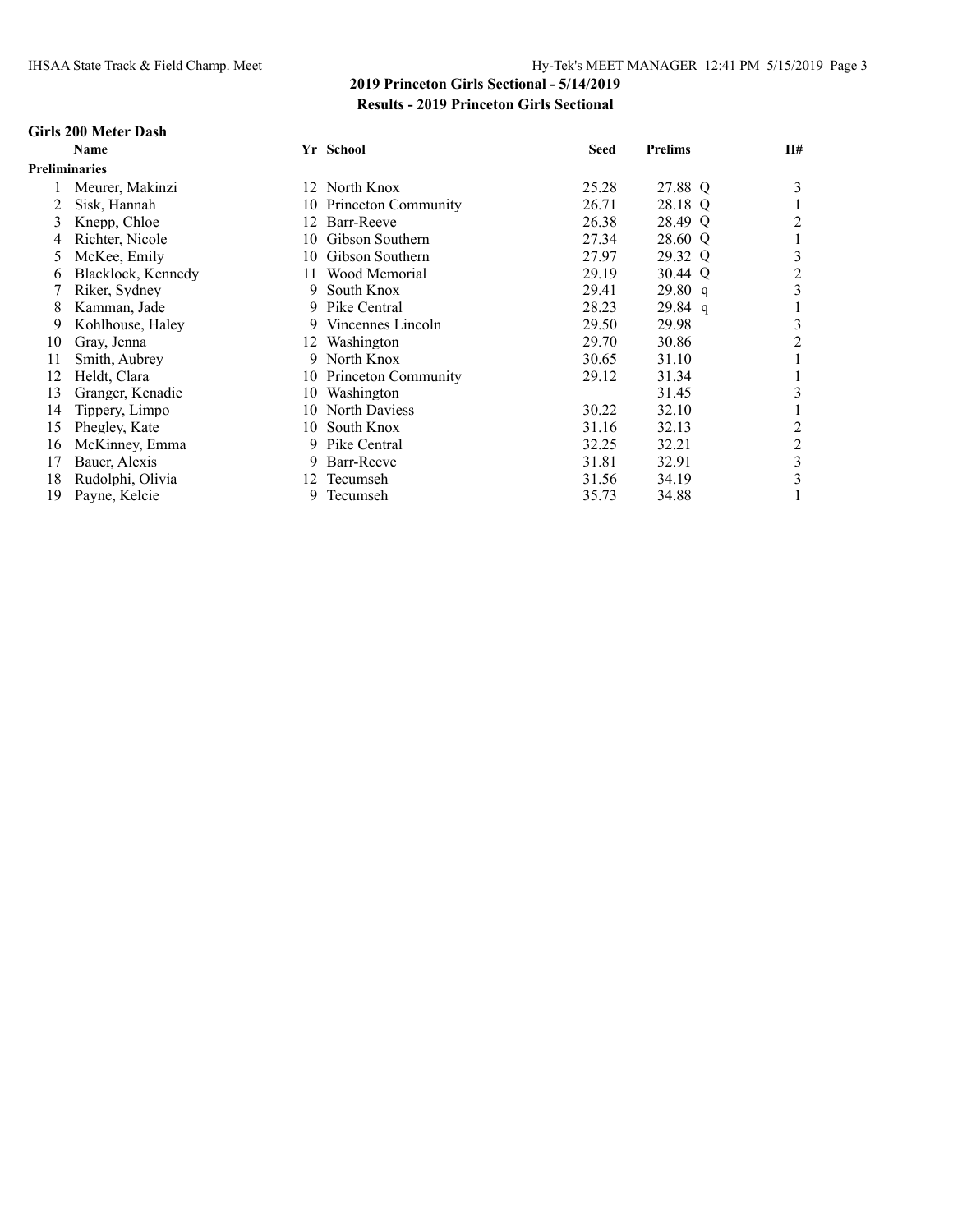### **Girls 200 Meter Dash**

|               | <b>Name</b>        | Yr School              | <b>Prelims</b> | <b>Finals</b> | Points |
|---------------|--------------------|------------------------|----------------|---------------|--------|
| <b>Finals</b> |                    |                        |                |               |        |
|               | Meurer, Makinzi    | 12 North Knox          | 27.88          | 26.00         | 10     |
|               | 2 Sisk, Hannah     | 10 Princeton Community | 28.18          | 26.64         | 8      |
|               | 3 Knepp, Chloe     | 12 Barr-Reeve          | 28.49          | 26.66         | O      |
|               | 4 Richter, Nicole  | 10 Gibson Southern     | 28.60          | 27.73         |        |
|               | 5 McKee, Emily     | 10 Gibson Southern     | 29.32          | 29.60         |        |
|               | 6 Riker, Sydney    | 9 South Knox           | 29.80          | 30.07         |        |
|               | Kamman, Jade       | 9 Pike Central         | 29.84          | 30.11         |        |
|               | Blacklock, Kennedy | Wood Memorial          | 30.44          | 31.33         |        |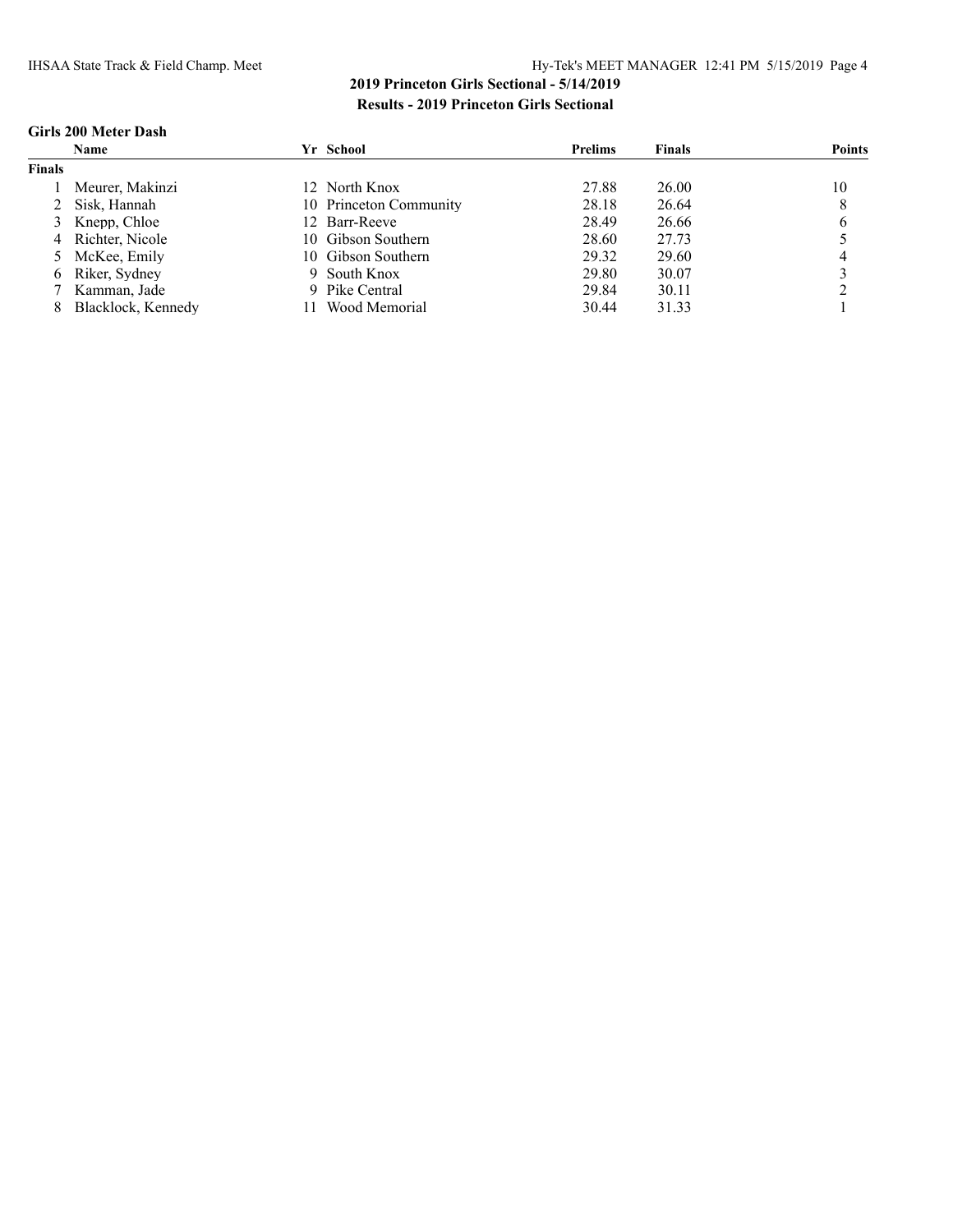#### **Girls 400 Meter Dash**

|               | <b>Name</b>         |     | Yr School              | <b>Seed</b> | <b>Finals</b> | <b>H#</b> | <b>Points</b>  |
|---------------|---------------------|-----|------------------------|-------------|---------------|-----------|----------------|
| <b>Finals</b> |                     |     |                        |             |               |           |                |
|               | Jones-Taylor, Avery |     | 12 Princeton Community | 59.35       | 59.14         | 3         | 10             |
|               | Knepp, Chloe        |     | 12 Barr-Reeve          | 1:01.67     | 1:01.30       | 3         | 8              |
| 3             | Spore, Laci         |     | 9 Princeton Community  | 1:02.21     | 1:01.70       | 3         | 6              |
| 4             | Hasenour, Carmen    | 9.  | Gibson Southern        | 1:02.12     | 1:01.76       | 3         |                |
| 5             | Ballengee, Abby     | 9.  | Barr-Reeve             | 1:04.12     | 1:02.71       | 3         | 4              |
| 6             | Small, Talia        | 9   | South Knox             | 1:05.81     | 1:04.00       | ↑         | 3              |
|               | Foster, Maci        |     | Gibson Southern        | 1:03.14     | 1:04.89       |           | $\overline{2}$ |
| 8             | Jones, Jasmine      | 12. | South Knox             | 1:08.28     | 1:07.11       | 2         |                |
| 9             | Lett, Anna          | 12. | Tecumseh               | 1:06.00     | 1:07.65       | 3         |                |
| 10            | Granger, Kenadie    | 10. | Washington             | 1:10.00     | 1:10.40       | 2         |                |
| 11            | Willis, Lily        | 10. | Pike Central           | 1:12.60     | 1:10.66       | 2         |                |
| 12            | Murray, Erin        | 9.  | Washington             | 1:11.00     | 1:11.19       | 2         |                |
| 13            | Hartley, Gracie     | 9.  | Vincennes Lincoln      | 1:10.31     | 1:11.77       | 2         |                |
| 14            | Dunkerly, Shaunessy | 9.  | North Knox             | 1:09.00     | 1:12.96       | 2         |                |
| 15            | Toman, Bella        | 9   | Pike Central           | 1:14.59     | 1:14.47       | 2         |                |
| 16            | Blacklock, Karis    | 9   | Wood Memorial          | 1:17.50     | 1:14.95       | 2         |                |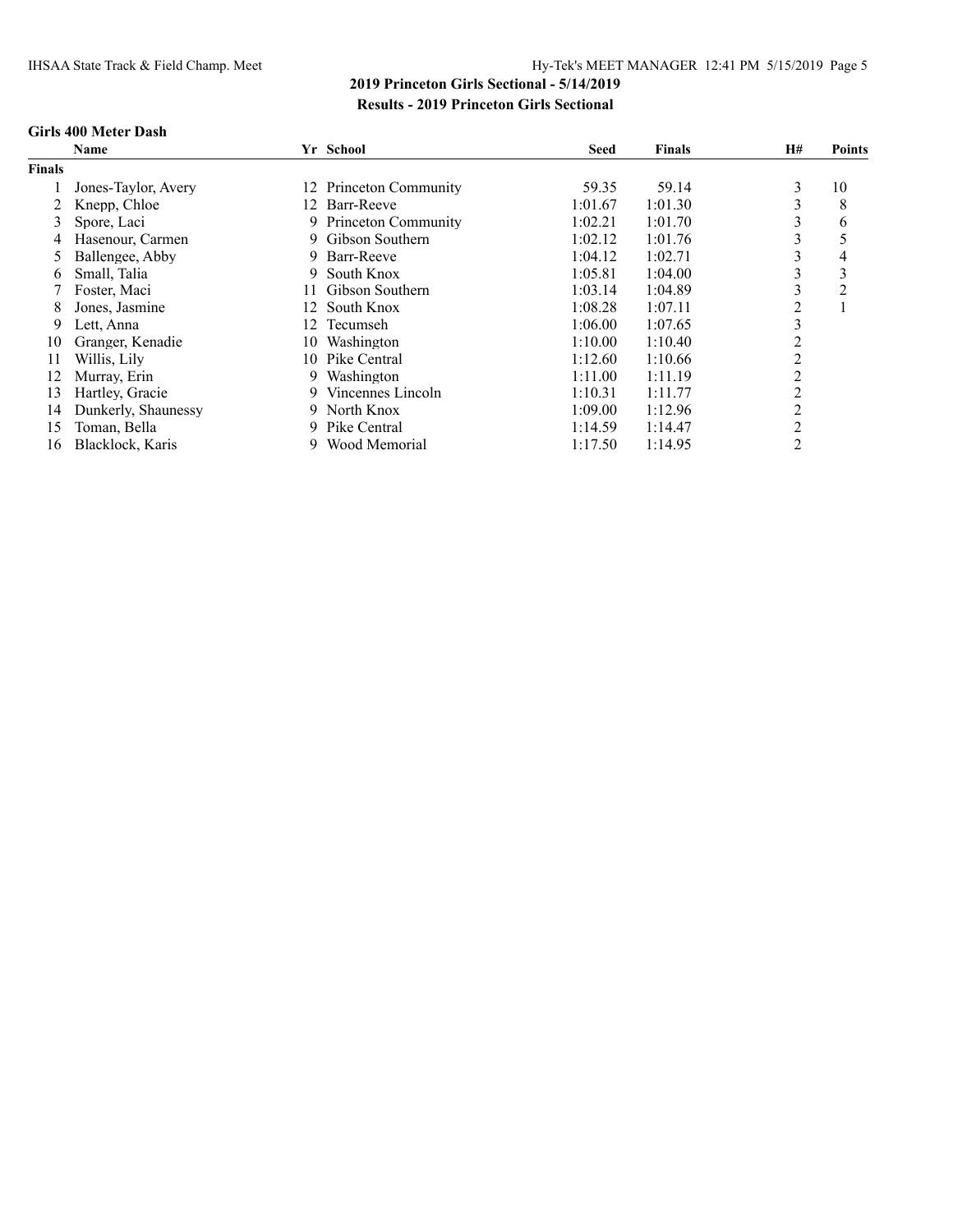#### **Girls 800 Meter Run**

|               | Name                    |     | Yr School             | <b>Seed</b> | <b>Finals</b> | <b>H#</b> | <b>Points</b> |
|---------------|-------------------------|-----|-----------------------|-------------|---------------|-----------|---------------|
| <b>Finals</b> |                         |     |                       |             |               |           |               |
|               | Couchenour, Mykayla     | 11. | South Knox            | 2:31.13     | 2:26.16       | 2         | 10            |
|               | Hart, Taylor            | 9   | Gibson Southern       | 2:32.80     | 2:26.94       | 2         | 8             |
| 3             | Pruett, Makenna         | 9.  | Barr-Reeve            | 2:29.09     | 2:29.68       | 2         | 6             |
| 4             | Sipes, Makayla          | 11  | Washington            | 2:31.00     | 2:30.21       | 2         | 5             |
| 5             | Pennington, Olivia      | 9   | Gibson Southern       | 2:39.98     | 2:41.54       | 2         | 4             |
| 6             | Stone, Libby            |     | 10 Pike Central       | 2:43.00     | 2:43.14       | 2         | 3             |
|               | Green, Ella             | 11. | Tecumseh              | 2:52.00     | 2:47.37       | 2         | 2             |
| 8             | Williams, Andi          | 12  | South Knox            | 2:55.87     | 2:51.15       |           |               |
| 9             | Stokes, Amber           | 12  | North Knox            | 2:55.57     | 2:51.54       |           |               |
| 10            | Wilson, Rachael         | 12. | Barr-Reeve            | 2:40.74     | 2:52.46       |           |               |
| 11            | Dudenhoeffer, Charlotte | 10. | Pike Central          | 2:55.31     | 2:54.37       |           |               |
| 12            | Gardner, Megan          | 12  | Vincennes Lincoln     | 2:54.04     | 2:54.79       |           |               |
| 13            | Kennedy, Jolea          | 11. | Wood Memorial         | 2:58.00     | 2:55.85       |           |               |
| 14            | Myers, Morgan           |     | 10 North Daviess      | 2:53.00     | 2:56.25       |           |               |
| 15            | Thompson, Shelby        | 9.  | Princeton Community   | 2:55.13     | 2:57.38       |           |               |
| 16            | Hernandez, Jadynn       |     | 9 Washington          | 2:59.00     | 2:58.00       |           |               |
| 17            | Cochren, Reagan         |     | 9 Princeton Community | 2:55.12     | 3:01.64       |           |               |
| 18            | Thomas, Keanna          | 9.  | North Knox            | 3:13.32     | 3:10.08       |           |               |
| 19            | Perry, Kennedy          | 9.  | Tecumseh              | 3:09.00     | 3:29.69       |           |               |
| ---           | Rasico, Sierra          | 10  | Vincennes Lincoln     | 2:56.08     | NT            |           |               |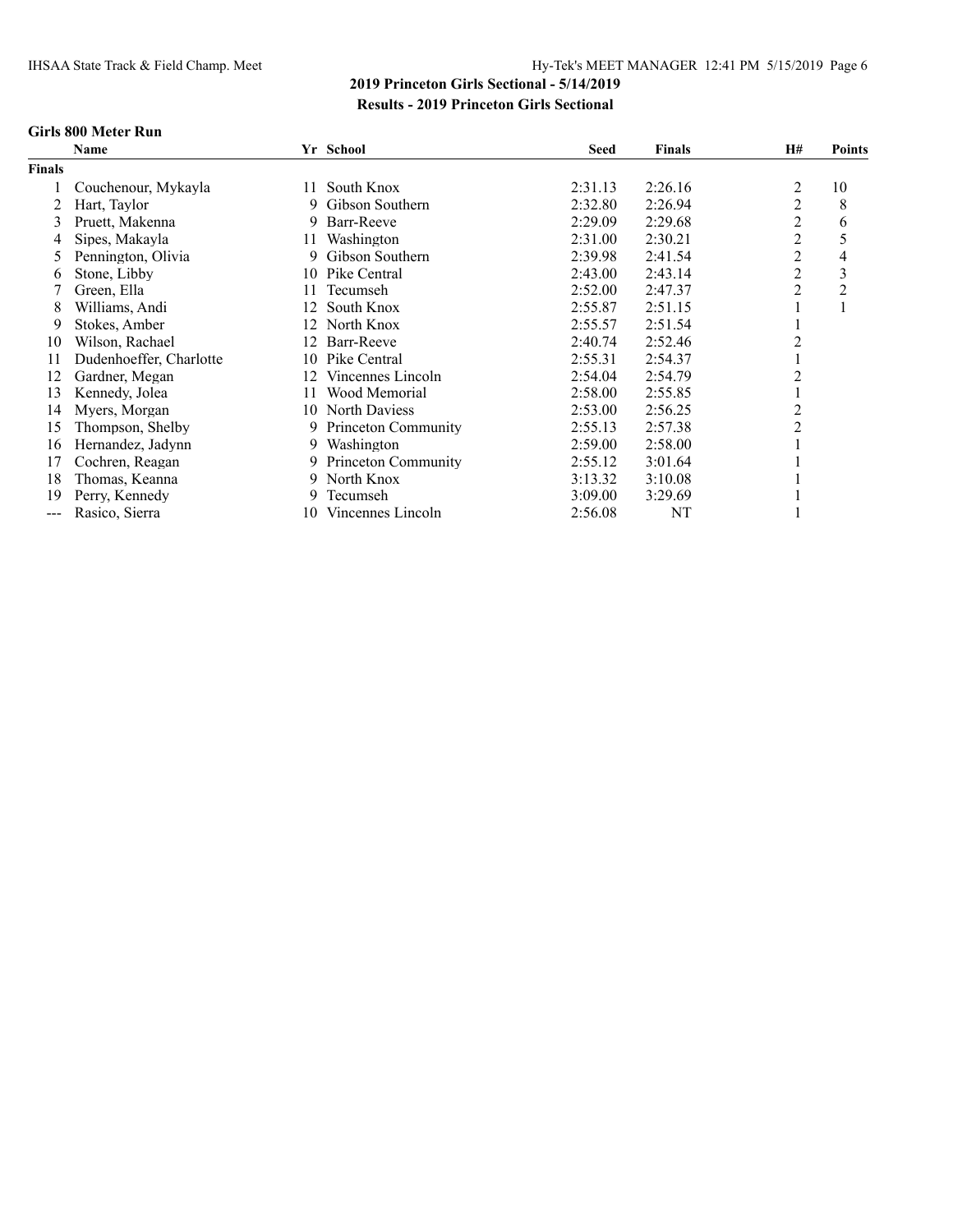#### **Girls 1600 Meter Run**

|                   | <b>Name</b>       |     | Yr School          | <b>Seed</b> | <b>Finals</b> | <b>Points</b> |
|-------------------|-------------------|-----|--------------------|-------------|---------------|---------------|
| <b>Finals</b>     |                   |     |                    |             |               |               |
|                   | Pruett, Makenna   | 9.  | Barr-Reeve         | 5:38.06     | 5:28.49       | 10            |
|                   | Leighty, Kya      |     | 9 Pike Central     | 5:49.00     | 5:30.84       | 8             |
| 3                 | Huelsman, Abagale | 12. | Gibson Southern    | 5:59.19     | 5:52.82       | 6             |
| 4                 | Wagler, Katie     | 10. | Barr-Reeve         | 5:43.74     | 6:01.71       |               |
|                   | Riggs, Shealyn    |     | 12 Gibson Southern | 5:59.92     | 6:05.43       | 4             |
| 6                 | Lowery, Alaina    | 11  | Vincennes Lincoln  | 6:18.19     | 6:06.31       | 3             |
|                   | Lemen, Payge      | 12  | Tecumseh           | 6:06.00     | 6:09.65       | C             |
| 8                 | Couchenour, Macie | 9   | South Knox         | 6:10.50     | 6:17.59       |               |
| 9                 | Wright, Audrey    | 10  | Washington         | 6:17.00     | 6:21.74       |               |
| 10                | Dye, Macy         | 9   | North Knox         | 6:23.11     | 6:29.43       |               |
| 11                | Carie, Gretchen   |     | 10 South Knox      | 6:19.80     | 6:36.48       |               |
| 12                | Remsburg, Emily   |     | 12 North Daviess   | 6:25.00     | 6:45.27       |               |
| 13                | Helms, Audrey     | 10  | Washington         | 6:45.00     | 6:45.95       |               |
| $\qquad \qquad -$ | Johnson, Laney    | -9  | Pike Central       | 6:48.60     | NT            |               |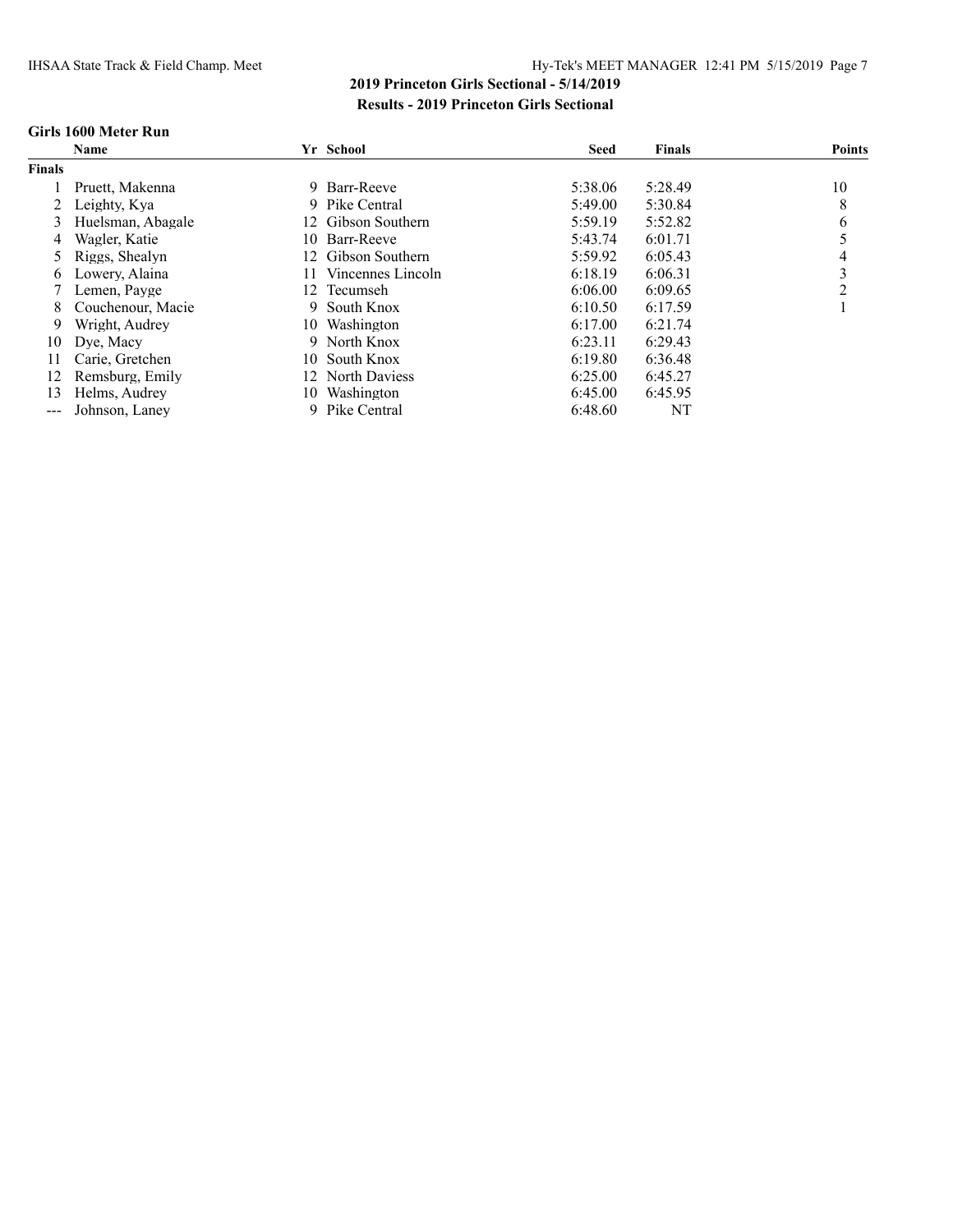#### **Girls 3200 Meter Run**

|               | <b>Name</b>         |     | Yr School         | <b>Seed</b> | Finals   | <b>Points</b> |
|---------------|---------------------|-----|-------------------|-------------|----------|---------------|
| <b>Finals</b> |                     |     |                   |             |          |               |
|               | Grove, Delaynie     | 12  | Barr-Reeve        | 12:54.35    | 12:48.61 | 10            |
|               | Wagler, Katie       |     | 10 Barr-Reeve     | 12:45.43    | 12:51.86 | 8             |
| 3             | Gogel, Gracie       | 10  | Tecumseh          | 13:52.00    | 13:10.51 | 6             |
| 4             | Jackson, Morgan     | 12  | Gibson Southern   | 13:17.73    | 13:19.78 |               |
| 5             | Kiesel, Elizabeth   | 12. | Gibson Southern   | 13:10.10    | 13:32.32 | 4             |
| 6             | Teague, Quinlan     |     | 9 Pike Central    | 13:44.00    | 13:36.96 | 3             |
|               | Page, Brittany      |     | 10 North Knox     | 13:40.90    | 13:51.19 | 2             |
| 8             | Wright, Audrey      | 10- | Washington        | 15:11.00    | 14:07.07 |               |
| 9             | Carie, Gretchen     | 10. | South Knox        | 13:32.56    | 14:10.27 |               |
| 10            | Mattingly, Abbie    | 9.  | Washington        | 14:19.00    | 14:12.97 |               |
| 11            | Arvin, Alexus       | 10  | Vincennes Lincoln | 14:29.01    | 14:15.55 |               |
| 12            | Moore, Summer       | 12  | Tecumseh          | 14:12.00    | 14:25.90 |               |
| 13            | Remsburg, Emily     |     | 12 North Daviess  | 14:33.00    | 15:22.11 |               |
| 14            | Tannehill, Marcella |     | 12 North Daviess  | 14:45.00    | 16:58.89 |               |
| ---           | Johnson, Laney      | 9.  | Pike Central      | 14:53.00    | NT       |               |
| $---$         | Lowery, Alaina      | 11. | Vincennes Lincoln | 14:02.00    | NT       |               |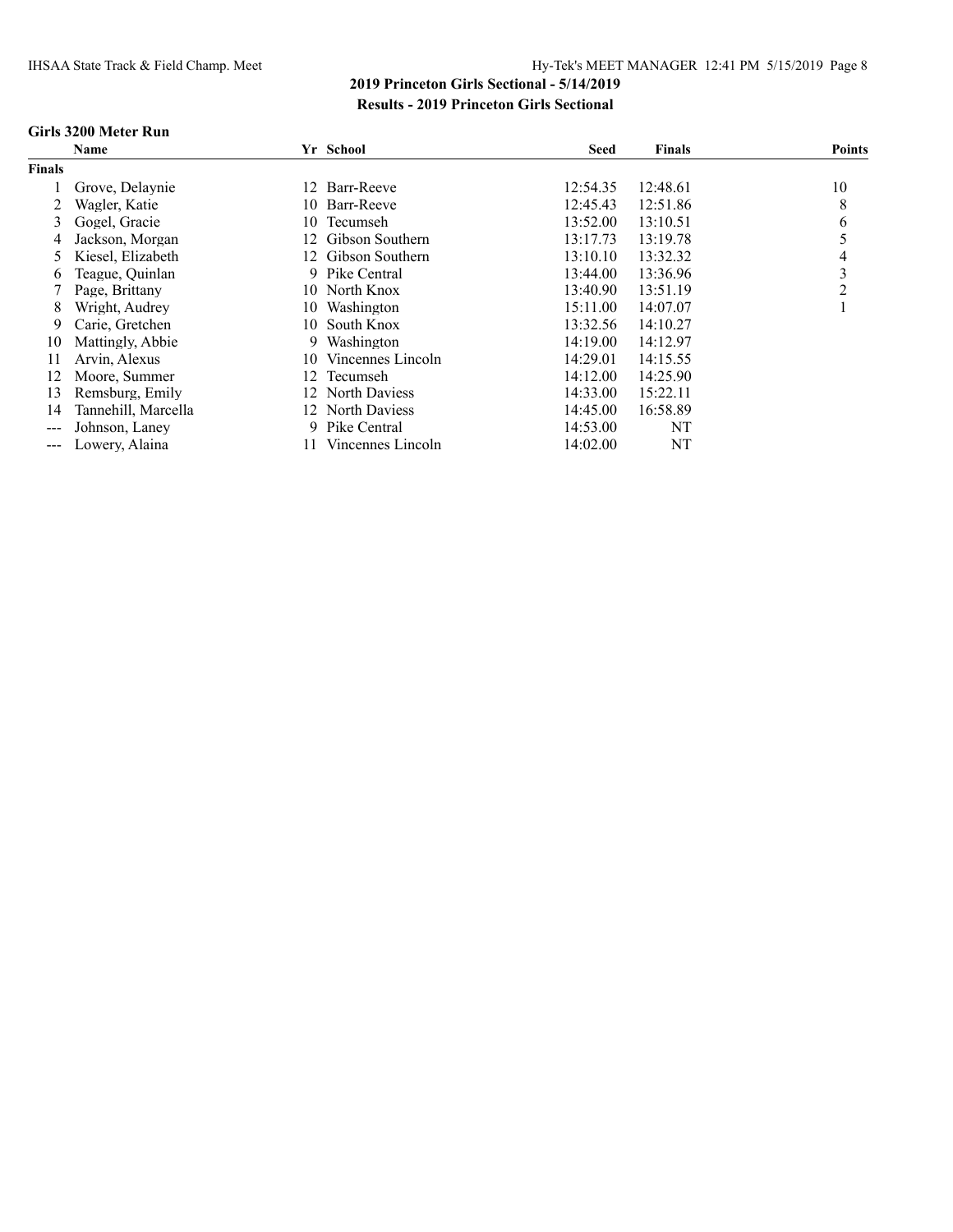#### **Girls 100 Meter Hurdles**

|    | <b>Name</b>          |     | Yr School                  | <b>Seed</b> | <b>Prelims</b> | <b>H#</b>      |
|----|----------------------|-----|----------------------------|-------------|----------------|----------------|
|    | <b>Preliminaries</b> |     |                            |             |                |                |
|    | Roach, Jena          | 10  | Washington                 | 17.36       | 17.24 Q        | 2              |
|    | Vandermel, Lilly     |     | 12 North Daviess           | 17.36       | 17.90 Q        |                |
| 3  | Raber, Hailey        | 9.  | Barr-Reeve                 | 17.55       | 17.97 Q        | 2              |
| 4  | Holder, Alexa        | 11. | Wood Memorial              | 17.62       | $18.06$ q      |                |
|    | Young, Lauren        | 10. | Pike Central               | 17.35       | $18.17$ q      | 2              |
| 6  | Miller, Emily        | 12. | Vincennes Lincoln          | 17.57       | $18.18$ q      | 2              |
|    | Moody, Brooklynn     | 12. | Gibson Southern            | 17.42       | $18.96$ q      |                |
| 8  | Steckler, Madalynn   |     | Gibson Southern            | 18.91       | $19.04$ q      | $\overline{c}$ |
| 9  | Dunkerly, Shaunessy  |     | 9 North Knox               | 17.96       | J19.04         |                |
| 10 | Lindsey, Cierra      |     | 12 North Knox              | 19.20       | 19.06          |                |
| 11 | Trambaugh, Kallin    | 10. | Barr-Reeve                 | 20.28       | 19.96          | $\overline{c}$ |
| 12 | Cummins, Madelyn     | 9.  | <b>Princeton Community</b> | 16.64       | 20.11          |                |
| 13 | Burkhart, Andrea     | 10. | South Knox                 | 19.44       | 20.18          |                |
| 14 | Anderson, Morgan     | 9.  | Pike Central               | 19.19       | 20.82          | 2              |
| 15 | O'Neal, Chloe        | 11. | Washington                 | 21.03       | 21.60          | 2              |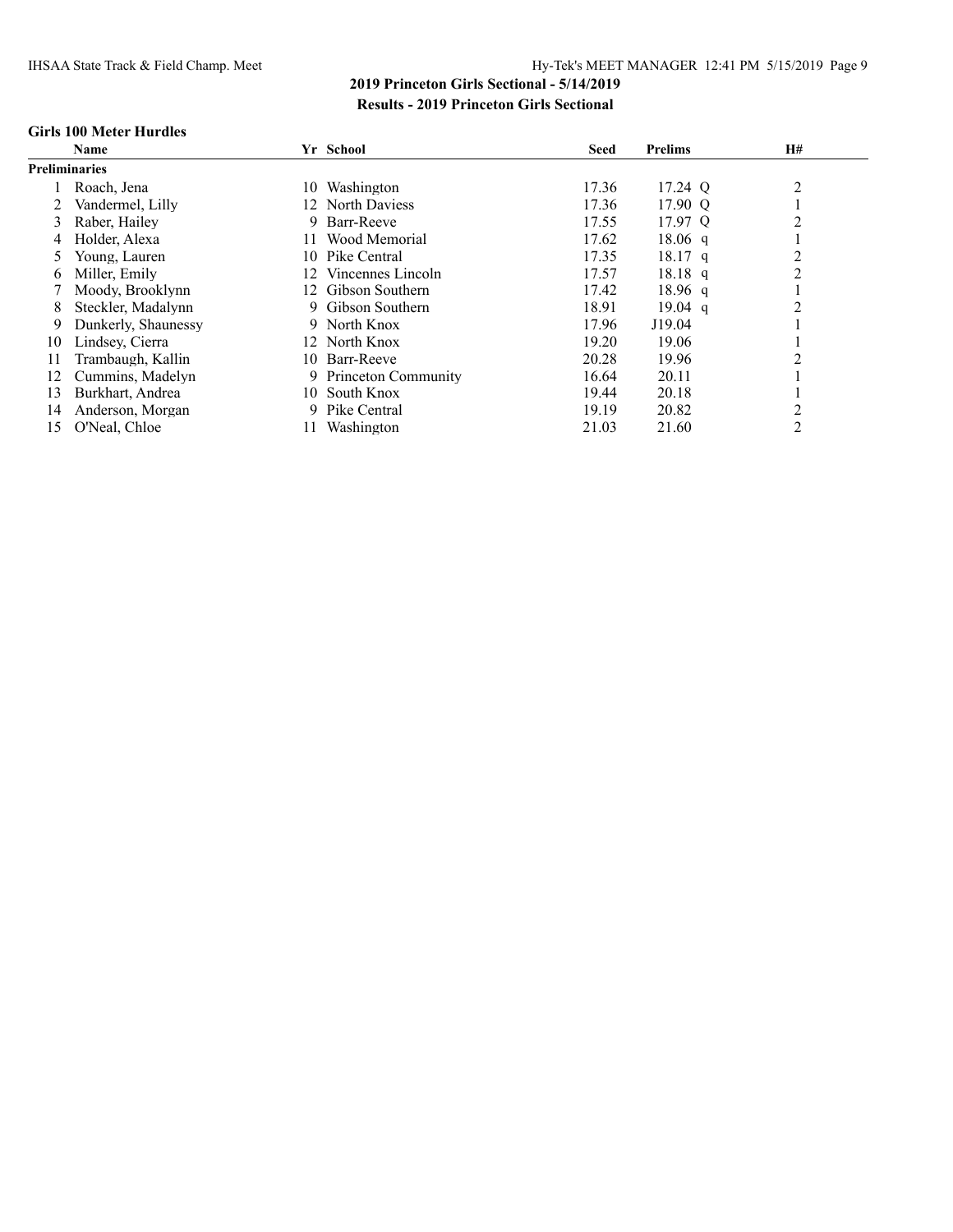#### **Girls 100 Meter Hurdles**

|               | Name               |     | Yr School          | <b>Prelims</b> | <b>Finals</b> | <b>Points</b> |
|---------------|--------------------|-----|--------------------|----------------|---------------|---------------|
| <b>Finals</b> |                    |     |                    |                |               |               |
|               | Roach. Jena        | 10. | Washington         | 17.24          | 16.65         | 10            |
|               | 2 Raber, Hailey    | 9   | Barr-Reeve         | 17.97          | 17.31         | 8             |
|               | Vandermel, Lilly   |     | 12 North Daviess   | 17.90          | 17.43         |               |
|               | 4 Holder, Alexa    | 11. | Wood Memorial      | 18.06          | 17.54         |               |
|               | 5 Young, Lauren    |     | 10 Pike Central    | 18.17          | 17.93         |               |
| 6.            | Moody, Brooklynn   |     | 12 Gibson Southern | 18.96          | 18.22         |               |
|               | 7 Miller, Emily    |     | Vincennes Lincoln  | 18.18          | 18.47         |               |
|               | Steckler, Madalynn |     | 9 Gibson Southern  | 19.04          | 19.73         |               |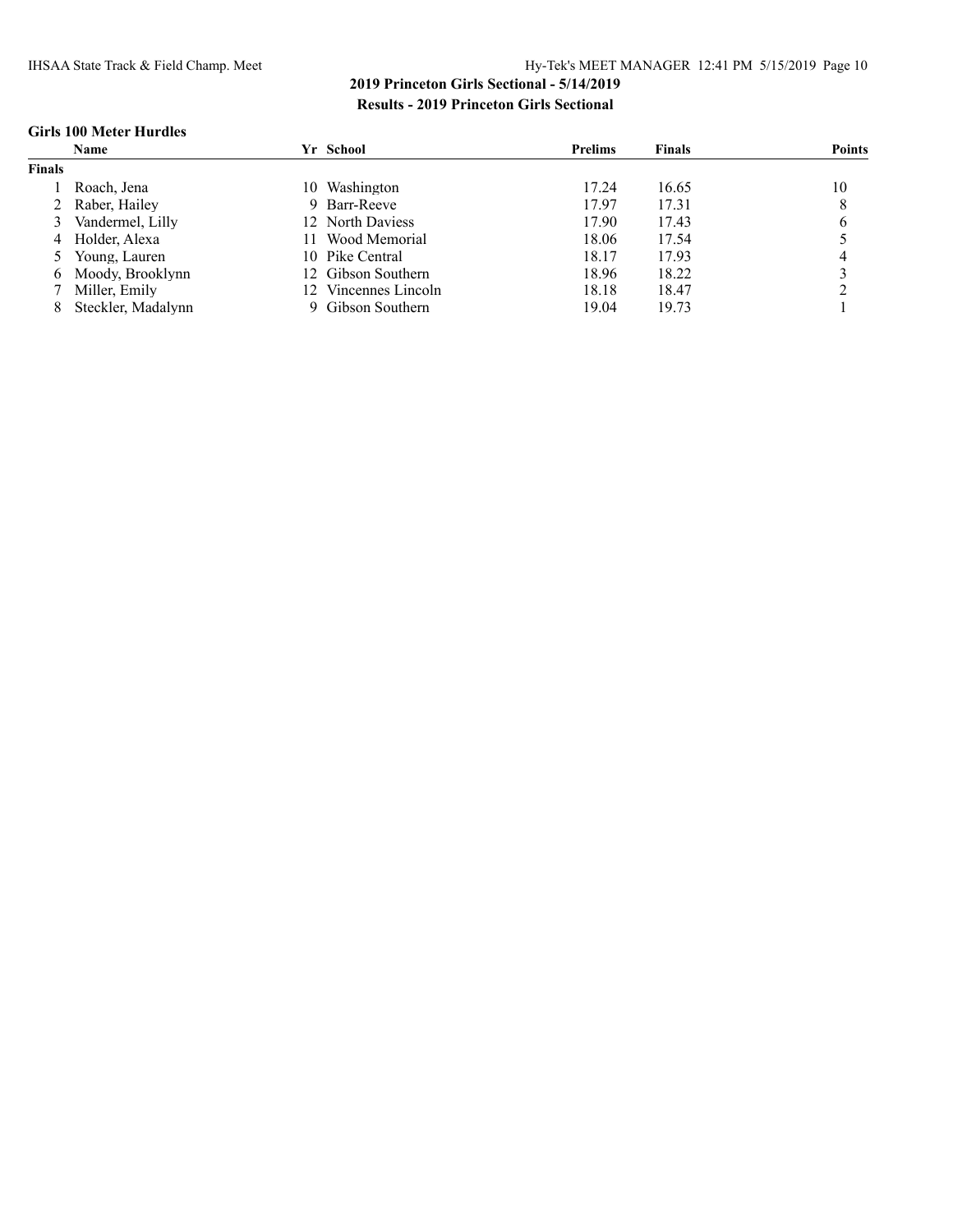#### **Girls 300 Meter Hurdles**

|               | <b>Name</b>        |                 | Yr School                  | <b>Seed</b> | <b>Finals</b> | <b>H#</b> | <b>Points</b>  |
|---------------|--------------------|-----------------|----------------------------|-------------|---------------|-----------|----------------|
| <b>Finals</b> |                    |                 |                            |             |               |           |                |
|               | Roe, Kendra        | 12.             | Washington                 | 51.00       | 49.87         | 3         | 10             |
|               | Moody, Brooklynn   | 12.             | Gibson Southern            | 51.23       | 50.29         | 3         | 8              |
| 3             | Vandermel, Lilly   |                 | 12 North Daviess           | 51.15       | 50.41         | 3         | 6              |
| 4             | Young, Lauren      | 10-             | Pike Central               | 51.59       | 52.34         | 3         |                |
|               | Steckler, Madalynn |                 | 9 Gibson Southern          | 53.21       | 52.96         | 3         | 4              |
| 6             | Miller, Emily      | $\overline{12}$ | Vincennes Lincoln          | 55.54       | 54.41         | 2         | 3              |
|               | Cummins, Madelyn   |                 | <b>Princeton Community</b> | 53.91       | 54.90         | 3         | $\overline{c}$ |
| 8             | Raber, Hailey      | 9.              | Barr-Reeve                 | 53.73       | 55.00         | ↑<br>Ź.   |                |
| 9             | McKinley, Abigail  |                 | 9 North Knox               | 59.02       | 56.68         | 2         |                |
| 10            | Anson, Cora        | 9.              | South Knox                 | 59.75       | 57.49         | 2         |                |
| 11            | Anderson, Morgan   | 9.              | Pike Central               | 55.18       | 58.46         | 2         |                |
| 12            | Hays, Ella         | 10.             | South Knox                 | 59.83       | 59.09         | 2         |                |
| 13            | O'Neal, Chloe      | 11              | Washington                 | 1:00.00     | 1:03.40       | 2         |                |
| $\frac{1}{2}$ | Franklin, Mary     |                 | Vincennes Lincoln          | 51.83       | NT            | 3         |                |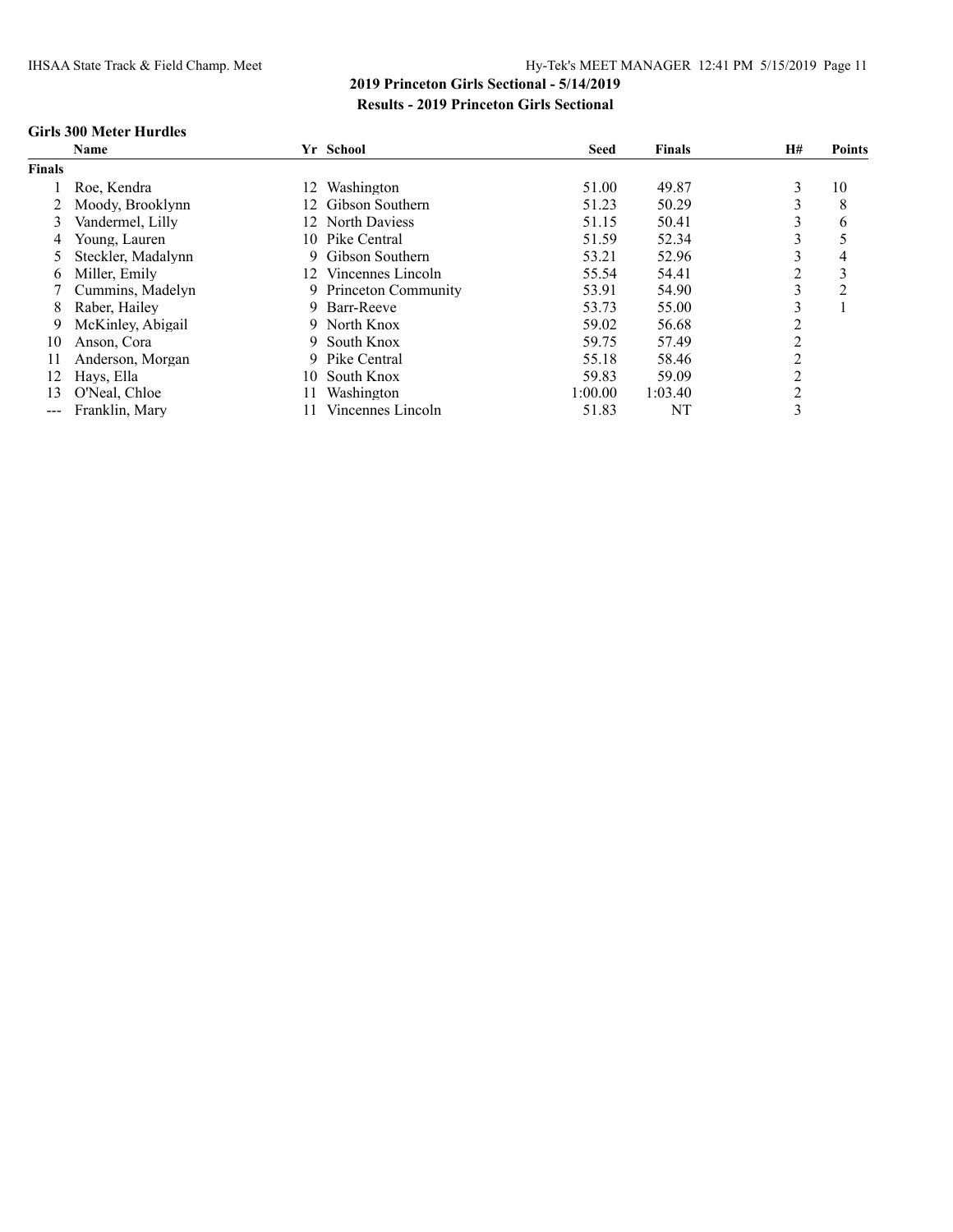### **Girls 4x100 Meter Relay**

|               | <b>Team</b>               | Relay                   | <b>Seed</b>           | <b>Finals</b>           | Points |
|---------------|---------------------------|-------------------------|-----------------------|-------------------------|--------|
| <b>Finals</b> |                           |                         |                       |                         |        |
|               | North Knox                | А                       | 53.26                 | 52.32                   | 10     |
|               | 1) Poe, Graycie 9         | 2) Meurer, Makinzi 12   | 3) Jones, Kamryn 11   | 4) McKinley, Abigail 9  |        |
|               | 5) Earhart, Mallory 11    |                         |                       |                         |        |
| 2             | Gibson Southern           | A                       | 52.54                 | 52.34                   | 8      |
|               | 1) Field, Lindsey 12      | 2) McKee, Emily 10      | 3) Rose, Maggie 11    | 4) Schmits, Lizabeth 11 |        |
|               | 5) Richter, Nicole 10     | 6) Niehaus, Megan 11    | 7) Pohl, Alexis 10    | 8) Maurer, Tierney 10   |        |
| 3             | Washington                | A                       | 53.13                 | 52.46                   | 6      |
|               | 1) Roach, Jena 10         | 2) Murray, Erin 9       | 3) Roe, Kendra 12     | 4) Reel, Trinidy 9      |        |
|               | 5) Gray, Jenna 12         |                         |                       |                         |        |
| 4             | Pike Central              | А                       | 54.31                 | 54.71                   | 5      |
|               | 1) McKinney, Emma 9       | 2) Sullivan, Kya 9      | 3) Anderson, Morgan 9 | 4) Blackburn, Morgan 9  |        |
|               | 5) Kamman, Jade 9         | 6) Faulk, Addie 9       | 7) Nelson, Jayln 11   | 8) Young, Lauren 10     |        |
| 5             | Vincennes Lincoln         | A                       | 54.94                 | 55.05                   | 4      |
|               | 1) Kramer, Kelsey 10      | 2) Franklin, Mary 11    | 3) Mullins, Sierra 9  | 4) Kohlhouse, Haley 9   |        |
|               | 5) Green, Alanna 11       | 6) Brown, Terreze 11    | 7) Hovland, Jayda 10  | 8) Miller, Emily 12     |        |
| 6             | North Daviess             | A                       | 56.54                 | 55.68                   | 3      |
|               | 1) Tannehill, Marcella 12 | 2) Vandermel, Lilly 12  | 3) Cates, Alex 9      | 4) Myers, Morgan 10     |        |
|               | 5) Alchesay, Shelia 10    | 6) Craven, Kaylan 11    | 7) Coney, Emma 10     | 8) Tippery, Limpo 10    |        |
| 7             | South Knox                | А                       | 57.59                 | 57.54                   | 2      |
|               | 1) Williams, Andi 12      | 2) Burkhart, Andrea 10  | 3) Phegley, Kate 10   | 4) Riker, Sydney 9      |        |
|               | 5) Black, Brooklyn 11     | 6) Hays, Ella 10        | 7) Anson, Cora 9      | 8) Dellinger, Salena 9  |        |
| 8             | Barr-Reeve                | A                       | 58.04                 | 57.86                   | 1      |
|               | 1) Perkins, Mariah 11     | 2) Raber, Hailey 9      | 3) Wilson, Rachael 12 | 4) Wagler, Karlena 12   |        |
|               | 5) Bauer, Alexis 9        | 6) Trambaugh, Kallin 10 |                       |                         |        |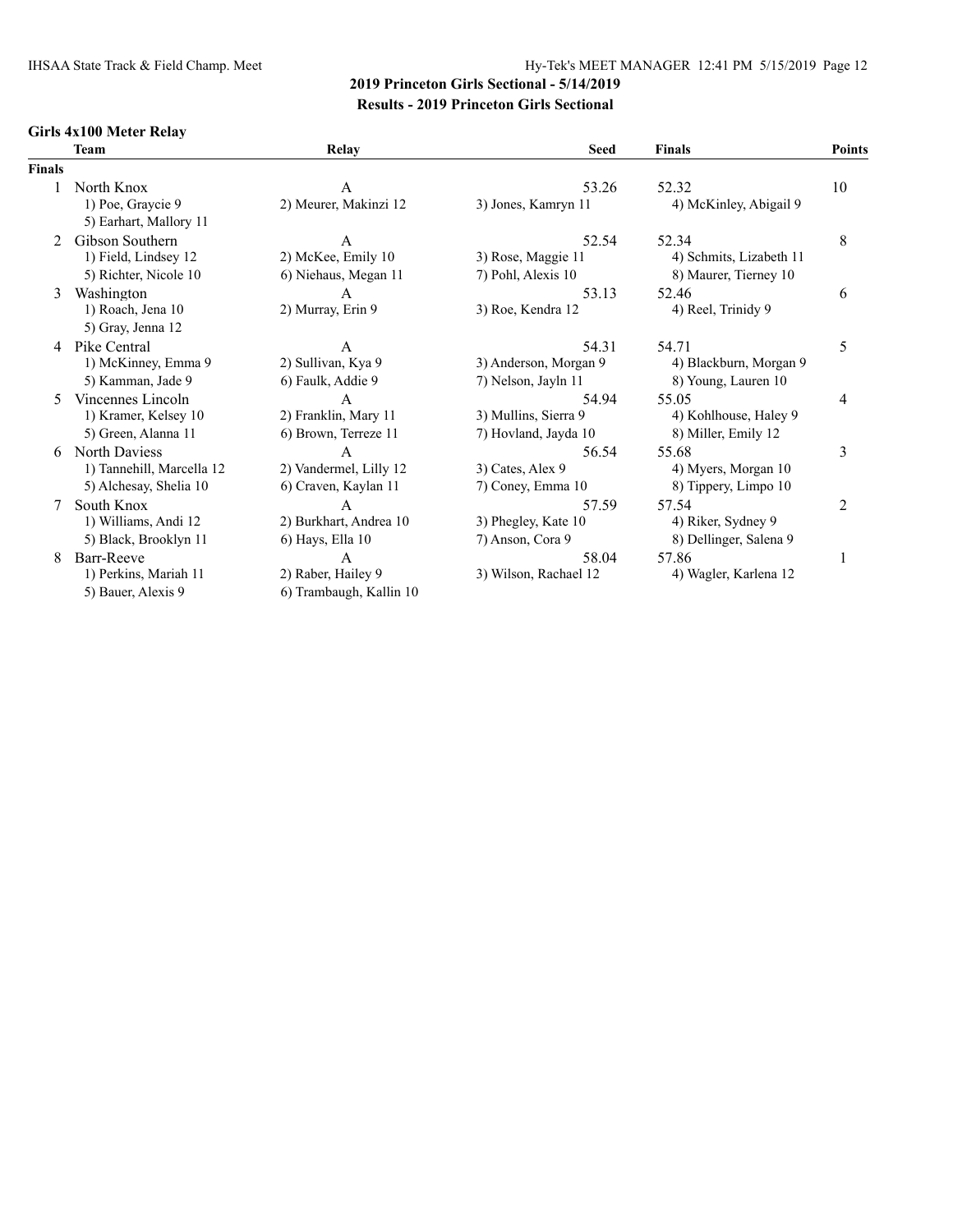### **Girls 4x400 Meter Relay**

|        | <b>Team</b>                   | Relay                     | <b>Seed</b>            | <b>Finals</b>             | H#             | Points         |
|--------|-------------------------------|---------------------------|------------------------|---------------------------|----------------|----------------|
| Finals |                               |                           |                        |                           |                |                |
| 1      | Gibson Southern               | $\mathbf{A}$              | 4:18.12                | 4:14.60                   | 2              | 10             |
|        | 1) Moody, Brooklynn 12        | 2) Hasenour, Carmen 9     | 3) Rose, Maggie 11     | 4) Steckler, Madalynn 9   |                |                |
|        | 5) Hasenour, Cassidy 9        | 6) Foster, Maci 11        | 7) Maurer, Tierney 10  | 8) Hart, Taylor 9         |                |                |
| 2      | Princeton Community           | A                         | 4:17.89                | 4:18.37                   | $\overline{2}$ | 8              |
|        | 1) Heldt, Clara 10            | 2) Cummins, Madelyn 9     | 3) Cochren, Reagan 9   | 4) Sisk, Hannah 10        |                |                |
|        | 5) Spore, Laci 9              | 6) Jones-Taylor, Avery 12 |                        |                           |                |                |
| 3      | Barr-Reeve                    | $\overline{A}$            | 4:21.32                | 4:21.17                   | 2              | 6              |
|        | 1) Wilson, Rachael 12         | 2) Ballengee, Abby 9      | 3) Knepp, Chloe 12     | 4) Wagler, Katie 10       |                |                |
|        | 5) Pruett, Makenna 9          | 6) Grove, Delaynie 12     |                        |                           |                |                |
|        | 4 Pike Central                | $\mathsf{A}$              | 4:32.40                | 4:25.41                   | 2              | 5              |
|        | 1) Dudenhoeffer, Charlotte 10 | 2) Stone, Libby 10        | 3) Leighty, Kya 9      | 4) Meyer, Jenna 10        |                |                |
|        | 5) Frederick-Rice, Lily 11    | 6) Young, Lauren 10       |                        |                           |                |                |
| 5      | South Knox                    | $\mathsf{A}$              | 4:33.12                | 4:29.73                   | $\mathfrak{D}$ | 4              |
|        | 1) Small, Talia 9             | 2) Jones, Jasmine 12      | 3) Couchenour, Macie 9 | 4) Couchenour, Mykayla 11 |                |                |
|        | 5) Williams, Andi 12          | 6) Anson, Cora 9          | 7) Black, Brooklyn 11  | 8) Hays, Ella 10          |                |                |
| 6      | Washington                    | $\mathsf{A}$              | 4:35.00                | 4:29.94                   | $\overline{2}$ | 3              |
|        | 1) Viola, Emma 11             | 2) Murray, Erin 9         | 3) Roe, Kendra 12      | 4) Hernandez, Jadynn 9    |                |                |
|        | 5) Reel, Trinidy 9            | 6) Sipes, Makayla 11      | 7) Granger, Kenadie 10 | 8) Gray, Jenna 12         |                |                |
|        | Vincennes Lincoln             | $\mathsf{A}$              | 4:47.76                | 4:48.14                   |                | $\overline{2}$ |
|        | 1) Cory, Mia 11               | 2) Kramer, Kelsey 10      | 3) Hartley, Gracie 9   | 4) Franklin, Mary 11      |                |                |
|        | 5) Mullins, Sierra 9          | 6) Kohlhouse, Haley 9     | 7) Brown, Terreze 11   | 8) Miller, Emily 12       |                |                |
| 8      | North Daviess                 | $\overline{A}$            | 4:49.00                | 4:56.68                   | 1              | 1              |
|        | 1) Remsburg, Emily 12         | 2) Tannehill, Marcella 12 | 3) Vandermel, Lilly 12 | 4) Myers, Morgan 10       |                |                |
|        | 5) Alchesay, Shelia 10        | 6) Craven, Kaylan 11      | 7) Coney, Emma 10      | 8) Borders, Aubrea 11     |                |                |
| 9      | North Knox                    | $\mathbf{A}$              | 5:00.37                | 5:05.30                   | $\mathbf{1}$   |                |
|        | 1) Cardinal, Lillee 9         | 2) Dunkerly, Shaunessy 9  | 3) Allen, Josie 10     | 4) Smith, Sydnie 12       |                |                |
| 10     | Tecumseh                      | $\mathsf{A}$              | 4:44.00                | 5:06.81                   | $\overline{2}$ |                |
|        | 1) Moore, Summer 12           | 2) Lett, Anna 12          | 3) Green, Ella 11      | 4) Lemen, Payge 12        |                |                |
|        | 5) Rudolphi, Olivia 12        |                           |                        |                           |                |                |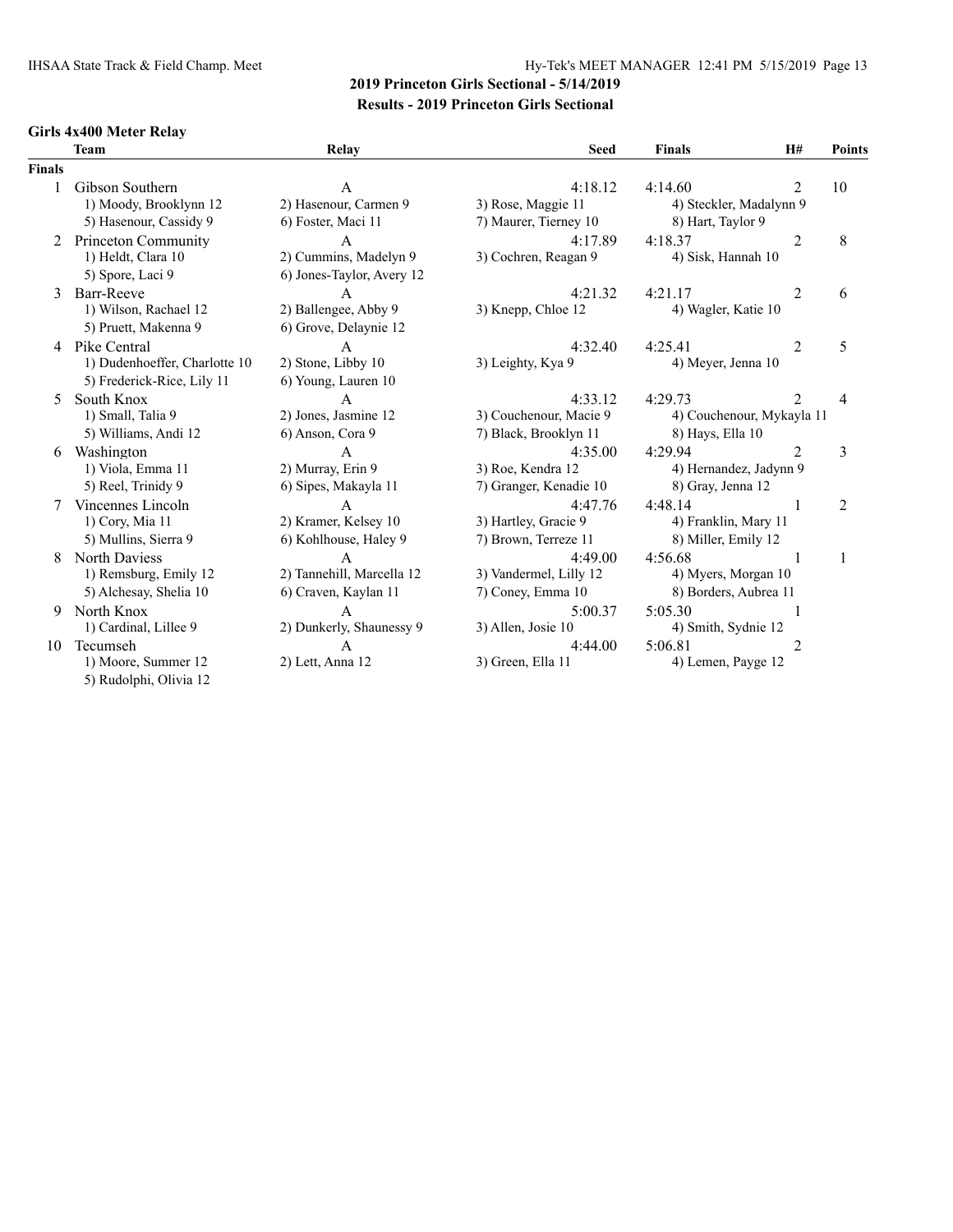# IHSAA State Track & Field Champ. Meet Hy-Tek's MEET MANAGER 12:41 PM 5/15/2019 Page 14

## **2019 Princeton Girls Sectional - 5/14/2019 Results - 2019 Princeton Girls Sectional**

### **Girls 4x800 Meter Relay**

|                          | <b>Team</b>                   | Relay                     | <b>Prelims</b>             | <b>Finals</b>             | H#                            | Points         |
|--------------------------|-------------------------------|---------------------------|----------------------------|---------------------------|-------------------------------|----------------|
| <b>Finals</b>            |                               |                           |                            |                           |                               |                |
| 1                        | Gibson Southern               | A                         |                            | 10:24.81                  | $\overline{2}$                | 10             |
|                          | 1) Huelsman, Abagale 12       | 2) Jackson, Morgan 12     | 3) Greubel, Grace 11       | 4) Pennington, Olivia 9   |                               |                |
|                          | 5) Riggs, Shealyn 12          | 6) Kiesel, Elizabeth 12   | 7) Rexing, Blair 10        | 8) Hart, Taylor 9         |                               |                |
| $\overline{\mathcal{L}}$ | Barr-Reeve                    | $\overline{A}$            |                            | 10:38.75                  | $\overline{2}$                | 8              |
|                          | 1) Perkins, Mariah 11         | 2) Wilson, Rachael 12     | 3) Tompkins, Kendall 11    | 4) Bauer, Alexis 9        |                               |                |
|                          | 5) Wagler, Katie 10           | 6) Pruett, Makenna 9      | 7) Grove, Delaynie 12      |                           |                               |                |
| 3                        | Tecumseh                      | $\mathsf{A}$              |                            | 10:56.90                  | $\overline{2}$                | 6              |
|                          | 1) Moore, Summer 12           | 2) Lett, Anna 12          | 3) Green, Ella 11          | 4) Lemen, Payge 12        |                               |                |
|                          | 5) Gogel, Gracie 10           |                           |                            |                           |                               |                |
| 4                        | South Knox                    | A                         |                            | 11:03.51                  | 2                             | 5              |
|                          | 1) Williams, Andi 12          | 2) Carie, Gretchen 10     | 3) Couchenour, Macie 9     | 4) Couchenour, Mykayla 11 |                               |                |
|                          | 5) Reeves, Jill 11            | 6) Hays, Ella 10          | 7) Jones, Jasmine 12       | 8) Dellinger, Salena 9    |                               |                |
| 5.                       | Pike Central                  | $\mathsf{A}$              |                            | 11:03.64                  | $\mathfrak{D}_{\mathfrak{p}}$ | 4              |
|                          | 1) Dudenhoeffer, Charlotte 10 | 2) Stone, Libby 10        | 3) Teague, Quinlan 9       | 4) Sallee, Morgan 9       |                               |                |
|                          | 5) Johnson, Laney 9           | 6) Meyer, Jenna 10        | 7) Frederick-Rice, Lily 11 | 8) Cannon, Kayla 9        |                               |                |
| 6                        | Washington                    | A                         |                            | 11:08.13                  | $\overline{2}$                | 3              |
|                          | 1) Hernandez, Jadynn 9        | 2) Wright, Audrey 10      | 3) Helms, Audrey 10        | 4) Sipes, Makayla 11      |                               |                |
|                          | 5) Mattingly, Abbie 9         | 6) Murray, Brittany 11    |                            |                           |                               |                |
|                          | North Knox                    | A                         |                            | 11:53.47                  |                               | $\overline{2}$ |
|                          | 1) Stokes, Amber 12           | 2) Dye, Macy 9            | 3) Thomas, Keanna 9        | 4) Ivers, Ashlynn 10      |                               |                |
|                          | 5) Page, Brittany 10          | 6) Hoffman, Mattyson 10   |                            |                           |                               |                |
| 8                        | Vincennes Lincoln             | $\overline{A}$            |                            | 12:03.14                  | 1                             | 1              |
|                          | 1) Cory, Mia 11               | 2) Taylor, MacKenzie 9    | 3) Hartley, Gracie 9       | 4) Rasico, Sierra 10      |                               |                |
|                          | 5) Lowery, Alaina 11          | 6) Mullins, Sierra 9      | 7) Gardner, Megan 12       | 8) Arvin, Alexus 10       |                               |                |
| 9                        | Princeton Community           | A                         |                            | 12:10.93                  | 2                             |                |
|                          | 1) Cochren, Reagan 9          | 2) Spore, Laci 9          | 3) Jones-Taylor, Avery 12  | 4) Douglas, Cheyann 9     |                               |                |
|                          | 5) Thompson, Shelby 9         |                           |                            |                           |                               |                |
| 10                       | North Daviess                 | $\mathbf{A}$              |                            | 12:37.48                  | $\mathbf{1}$                  |                |
|                          | 1) Remsburg, Emily 12         | 2) Tannehill, Marcella 12 | 3) Vandermel, Lilly 12     | 4) Myers, Morgan 10       |                               |                |
|                          | 5) Alchesay, Shelia 10        | 6) Craven, Kaylan 11      | 7) Coney, Emma 10          | 8) Borders, Aubrea 11     |                               |                |
|                          |                               |                           |                            |                           |                               |                |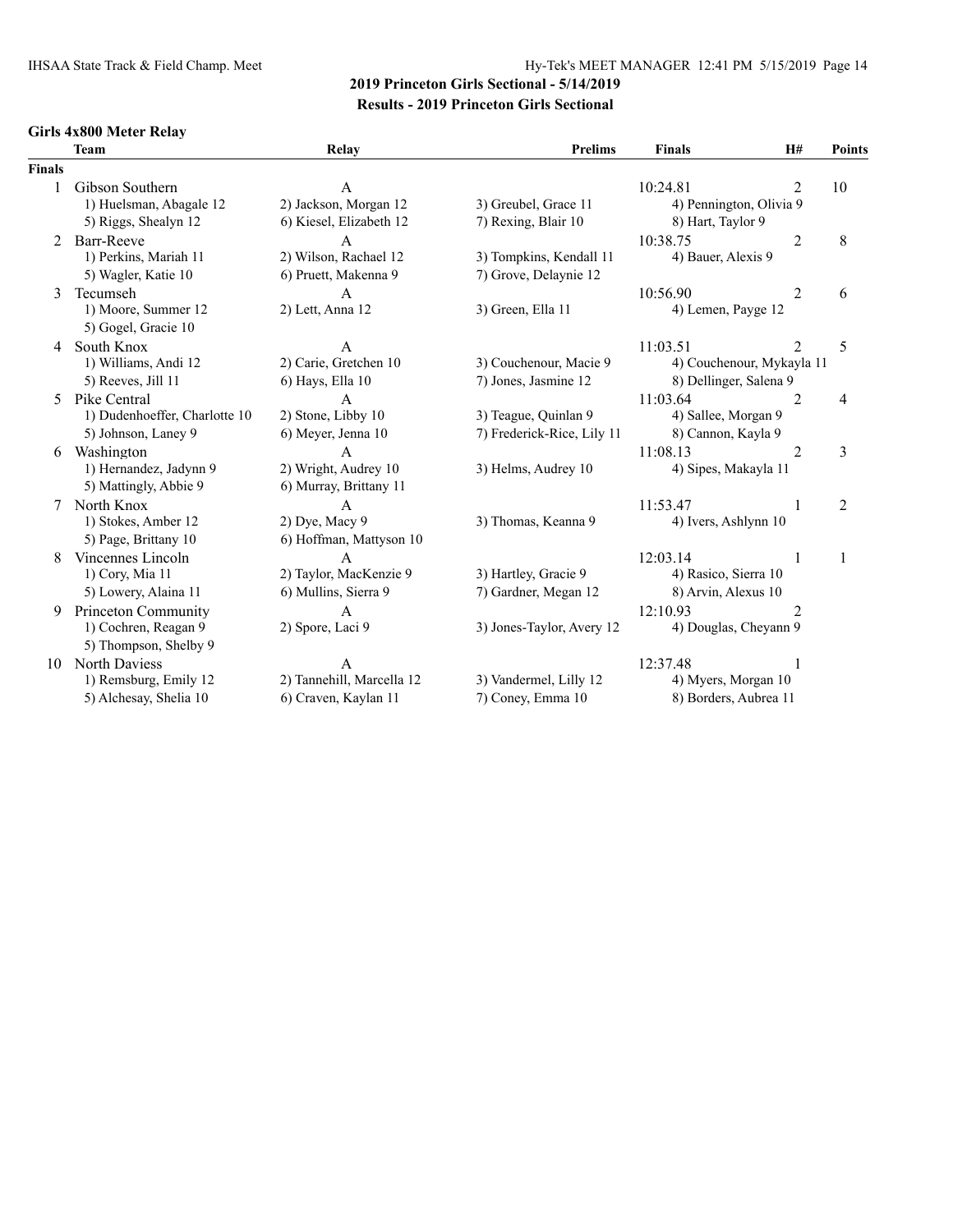#### **Girls High Jump**

|                   | <b>Name</b>      |     | Yr School       | <b>Seed</b> | <b>Finals</b> | <b>Points</b> |
|-------------------|------------------|-----|-----------------|-------------|---------------|---------------|
| <b>Finals</b>     |                  |     |                 |             |               |               |
|                   | Ballengee, Abby  | 9.  | Barr-Reeve      | $4 - 10.00$ | J4-08.00      | 10            |
|                   | Leighty, Kya     | 9.  | Pike Central    | $4 - 10.00$ | J4-08.00      | 8             |
| 3                 | Holder, Alexa    |     | Wood Memorial   | $5 - 00.00$ | J4-06.00      | 4.50          |
| 3                 | Nelson, Jayln    |     | Pike Central    | $4 - 10.00$ | J4-06.00      | 4.50          |
| 3                 | McKee, Emily     | 10  | Gibson Southern | $4 - 10.00$ | $J4-06.00$    | 4.50          |
| 3                 | Pohl, Alexis     | 10. | Gibson Southern | 4-08.00     | $J4-06.00$    | 4.50          |
|                   | Reel, Trinidy    | 9   | Washington      | $4 - 10.00$ | J4-06.00      | 2             |
| $---$             | Lowe, Elise      | 9   | Vincennes Rivet | $4 - 04.00$ | NΗ            |               |
| ---               | Lemen, Payge     | 12  | Tecumseh        | $4 - 06.00$ | NΗ            |               |
| ---               | Granger, Kenadie | 10  | Washington      | $4 - 06.00$ | NΗ            |               |
| $---$             | Alchesay, Shelia | 10  | North Daviess   | 11-06.00    | NH            |               |
| $---$             | Haag, Shelby     | 10  | North Knox      | $4 - 02.00$ | NΗ            |               |
| ---               | Raber, Hailey    | 9   | Barr-Reeve      | $4 - 10.00$ | NH            |               |
|                   | Black, Brooklyn  |     | South Knox      | $4 - 02.00$ | NΗ            |               |
| $\qquad \qquad -$ | Lett, Anna       | 12  | Tecumseh        | $4 - 06.00$ | NΗ            |               |
|                   | Smith, Aubrey    | 9.  | North Knox      | $4 - 08.00$ | NΗ            |               |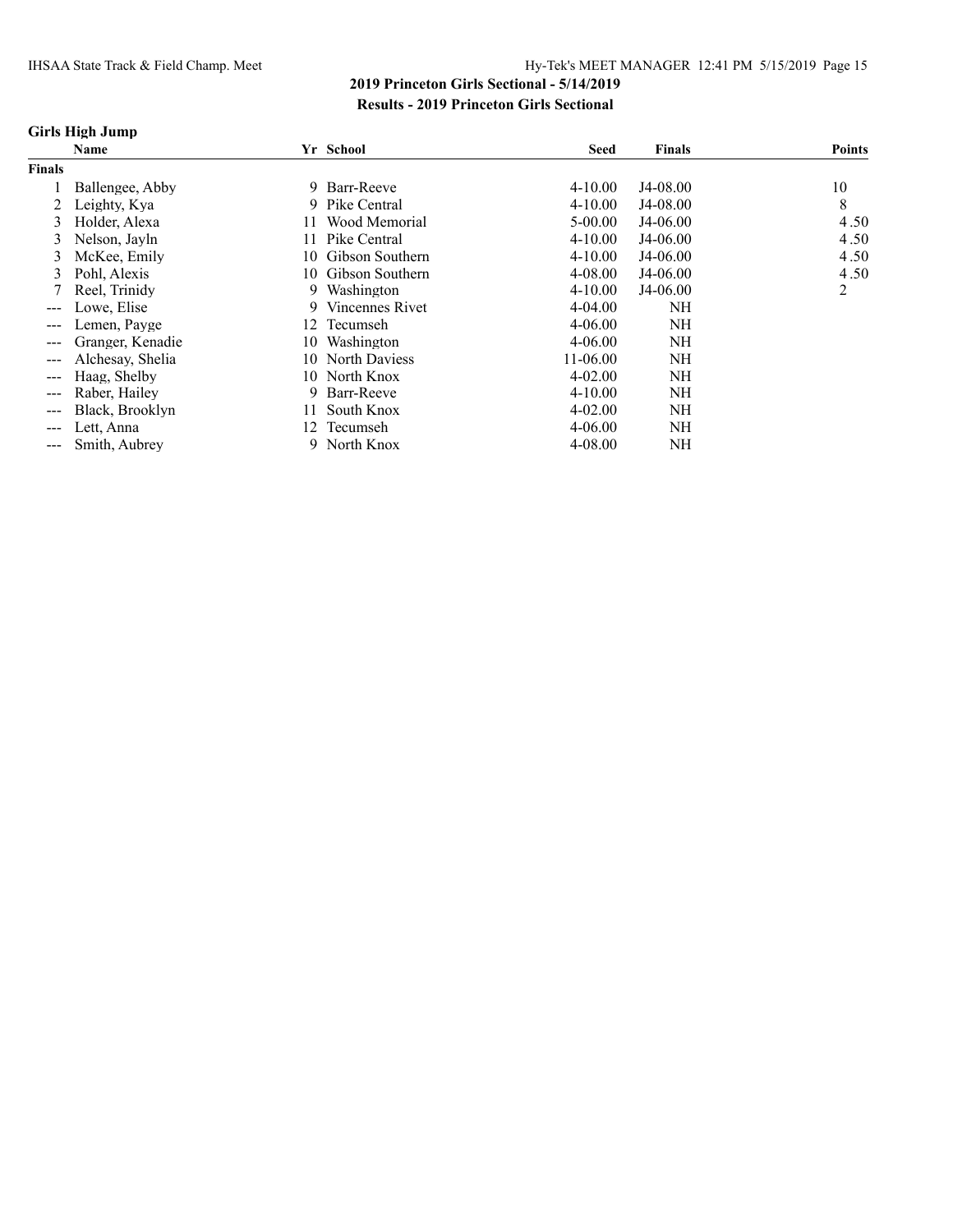### **Girls Pole Vault**

|                                                                                                                                                                                                                                                                                                                                                                                                                                                                            | <b>Name</b>      |     | Yr School          | <b>Seed</b> | <b>Finals</b> | <b>Points</b> |
|----------------------------------------------------------------------------------------------------------------------------------------------------------------------------------------------------------------------------------------------------------------------------------------------------------------------------------------------------------------------------------------------------------------------------------------------------------------------------|------------------|-----|--------------------|-------------|---------------|---------------|
| <b>Finals</b>                                                                                                                                                                                                                                                                                                                                                                                                                                                              |                  |     |                    |             |               |               |
|                                                                                                                                                                                                                                                                                                                                                                                                                                                                            | Meurer, Makinzi  |     | 12 North Knox      | 10-06.00    | J10-00.00     | 10            |
|                                                                                                                                                                                                                                                                                                                                                                                                                                                                            | Ballengee, Abby  | 9.  | Barr-Reeve         | 7-06.00     | $J7-06.00$    |               |
|                                                                                                                                                                                                                                                                                                                                                                                                                                                                            | 2 Hovland, Jayda | 10. | Vincennes Lincoln  | 7-06.00     | $J7-06.00$    |               |
| 4                                                                                                                                                                                                                                                                                                                                                                                                                                                                          | Conev. Emma      |     | 10 North Daviess   | 8-00.00     | $J7-06.00$    |               |
|                                                                                                                                                                                                                                                                                                                                                                                                                                                                            | Mever, Jenna     |     | 10 Pike Central    | 7-06.00     | $J7-06.00$    |               |
| 6.                                                                                                                                                                                                                                                                                                                                                                                                                                                                         | Pohl, Alexis     |     | 10 Gibson Southern | 8-00.00     | $J7-06.00$    |               |
|                                                                                                                                                                                                                                                                                                                                                                                                                                                                            | Jones, Kamryn    | 11. | North Knox         | 7-06.00     | $J7-00.00$    | ∍             |
| $\frac{1}{2} \left( \frac{1}{2} \right) \left( \frac{1}{2} \right) \left( \frac{1}{2} \right) \left( \frac{1}{2} \right) \left( \frac{1}{2} \right) \left( \frac{1}{2} \right) \left( \frac{1}{2} \right) \left( \frac{1}{2} \right) \left( \frac{1}{2} \right) \left( \frac{1}{2} \right) \left( \frac{1}{2} \right) \left( \frac{1}{2} \right) \left( \frac{1}{2} \right) \left( \frac{1}{2} \right) \left( \frac{1}{2} \right) \left( \frac{1}{2} \right) \left( \frac$ | Grav. Jenna      | 12. | Washington         | $6 - 00.00$ | NH            |               |
| $\qquad \qquad - -$                                                                                                                                                                                                                                                                                                                                                                                                                                                        | Wright, Audrey   | 10  | Washington         | $6 - 00.00$ | NH            |               |
| $\frac{1}{2} \frac{1}{2} \frac{1}{2} \frac{1}{2} \frac{1}{2} \frac{1}{2} \frac{1}{2} \frac{1}{2} \frac{1}{2} \frac{1}{2} \frac{1}{2} \frac{1}{2} \frac{1}{2} \frac{1}{2} \frac{1}{2} \frac{1}{2} \frac{1}{2} \frac{1}{2} \frac{1}{2} \frac{1}{2} \frac{1}{2} \frac{1}{2} \frac{1}{2} \frac{1}{2} \frac{1}{2} \frac{1}{2} \frac{1}{2} \frac{1}{2} \frac{1}{2} \frac{1}{2} \frac{1}{2} \frac{$                                                                               | Willis, Lily     | 10. | Pike Central       | $6 - 06.00$ | NH            |               |
| $\sim$ $\sim$ $\sim$                                                                                                                                                                                                                                                                                                                                                                                                                                                       | Kramer, Kelsey   | 10. | Vincennes Lincoln  | 7-06.00     | NH            |               |
| $\frac{1}{2} \left( \frac{1}{2} \right) \left( \frac{1}{2} \right) \left( \frac{1}{2} \right) \left( \frac{1}{2} \right) \left( \frac{1}{2} \right) \left( \frac{1}{2} \right) \left( \frac{1}{2} \right) \left( \frac{1}{2} \right) \left( \frac{1}{2} \right) \left( \frac{1}{2} \right) \left( \frac{1}{2} \right) \left( \frac{1}{2} \right) \left( \frac{1}{2} \right) \left( \frac{1}{2} \right) \left( \frac{1}{2} \right) \left( \frac{1}{2} \right) \left( \frac$ | Jones, Jasmine   |     | 12 South Knox      | $5-00.00$   | NH            |               |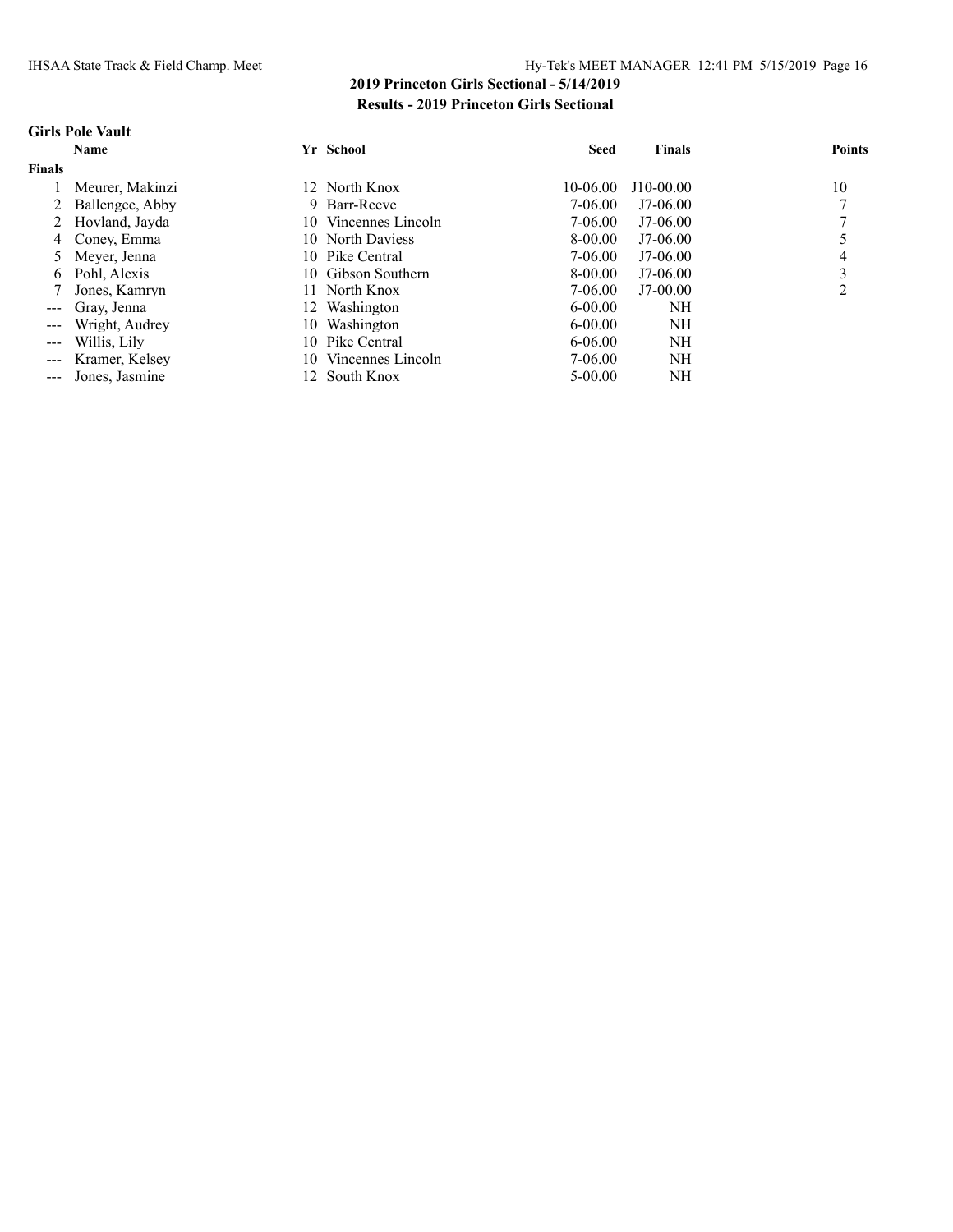#### **Girls Long Jump**

|                        | Name                    |     | Yr School           | <b>Seed</b> | <b>Finals</b>  | H# | <b>Points</b> |
|------------------------|-------------------------|-----|---------------------|-------------|----------------|----|---------------|
| <b>Finals</b>          |                         |     |                     |             |                |    |               |
|                        | Knepp, Chloe            | 12  | Barr-Reeve          | 16-06.25    | 16-01.75       |    | 10            |
|                        | Roach, Jena             | 10  | Washington          | 15-10.00    | 15-11.50       |    | 8             |
| 3                      | Small, Talia            | 9.  | South Knox          | 15-07.00    | 15-08.50       |    | 6             |
| 4                      | Burkhart, Andrea        | 10  | South Knox          | 15-03.00    | 15-03.50       |    |               |
| 5                      | McKee, Emily            | 10- | Gibson Southern     | 14-06.00    | 15-02.75       |    | 4             |
| 6                      | Dunkerly, Shaunessy     |     | 9 North Knox        | 15-03.00    | 15-02.50       |    | 3             |
|                        | Trambaugh, Kallin       | 10- | Barr-Reeve          | 14-10.00    | 14-09.25       | 2  | 2             |
| 8                      | Hasenour, Cassidy       | 9.  | Gibson Southern     | 14-02.00    | 14-07.50       |    |               |
| 9                      | Stone, Libby            |     | 10 Pike Central     | 14-02.00    | 14-05.50       |    |               |
| 10                     | Hartley, Gracie         |     | 9 Vincennes Lincoln | 13-09.50    | 13-06.50       |    |               |
| 11                     | Sipes, Makayla          | 11- | Washington          | 13-07.00    | 13-06.00       |    |               |
| 12                     | McKinley, Abigail       |     | 9 North Knox        | 13-07.00    | 13-04.25       |    |               |
| 13                     | Dudenhoeffer, Charlotte | 10- | Pike Central        | 13-00.50    | 13-04.00       |    |               |
| 14                     | Tippery, Limpo          |     | 10 North Daviess    | 14-11.00    | 13-01.00       |    |               |
| 15                     | Payne, Kelcie           | 9.  | Tecumseh            | 13-03.00    | $10-10.00$     |    |               |
|                        | Douglas, Cheyann        | 9.  | Princeton Community | 12-07.00    | ND             | Ć  |               |
| ---                    | Heldt, Clara            | 10- | Princeton Community | 12-09.00    | N <sub>D</sub> | 3  |               |
| $\qquad \qquad \cdots$ | Daugherty, Katie        | 9.  | Vincennes Rivet     | 12-11.50    | ND             | 3  |               |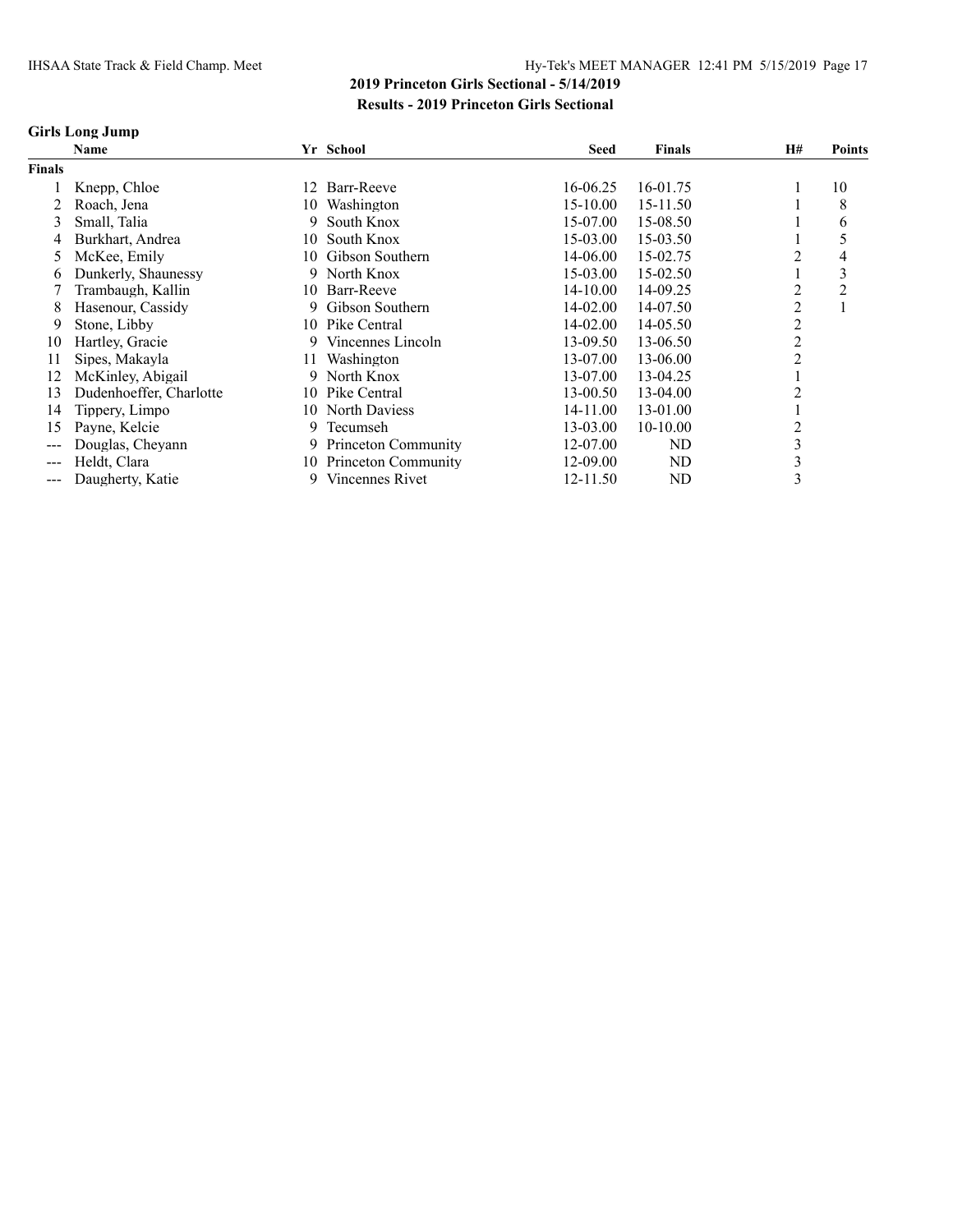### **Girls Shot Put**

|                   | <b>Name</b>       |     | Yr School              | <b>Seed</b>  | <b>Finals</b> | H#                      | <b>Points</b>  |
|-------------------|-------------------|-----|------------------------|--------------|---------------|-------------------------|----------------|
| <b>Finals</b>     |                   |     |                        |              |               |                         |                |
|                   | Hillyard, Maria   | 12  | Gibson Southern        | 38-06.00     | 37-08.50      | 4                       | 10             |
| 2                 | Osborne, Shelby   | 11  | South Knox             | 34-10.00     | 35-01.00      | 4                       | 8              |
| 3                 | Creech, Caitlin   | 12  | <b>Vincennes Rivet</b> | 36-06.50     | 33-09.00      | 4                       | 6              |
| 4                 | Jackson, Victoria | 11  | Vincennes Lincoln      | 36-08.00     | 32-06.50      | 4                       | 5              |
| 5                 | Jenkins, Alyssa   | 12  | Pike Central           | 29-10.00     | 30-06.00      | 3                       | 4              |
| 6                 | Graber, Hannah    | 10  | Barr-Reeve             | 32-00.00     | 30-01.50      | 4                       | 3              |
|                   | Anderson, Janine  | 12. | Vincennes Rivet        | 31-08.00     | 29-09.00      | 4                       | $\overline{2}$ |
| 8                 | Vinnedge, Erika   | 9   | Pike Central           | 27-06.50     | 29-05.00      | $\overline{c}$          | 1              |
| 9                 | Dove, Cortney     | 9   | Princeton Community    | 27-08.00     | 29-02.00      | $\overline{c}$          |                |
| $\qquad \qquad -$ | Mandujano, Yvette | 12  | Washington             | $22 - 05.00$ | ND            | 1                       |                |
| $---$             | Blacklock, Karis  | 9   | Wood Memorial          | 25-00.00     | ND            | $\overline{c}$          |                |
|                   | Garcia, Kelly     | 12  | Washington Catholic    | 25-00.00     | ND            | $\overline{2}$          |                |
|                   | McBride, Aubrey   | 9   | Gibson Southern        | 30-03.00     | ND            | 3                       |                |
|                   | Lancaster, Sarah  | 12  | Washington             | 27-02.00     | ND            | $\overline{2}$          |                |
| $---$             | O'Brian, Adeline  | 11  | Washington Catholic    | 22-08.00     | ND            |                         |                |
|                   | Wilson, Chloe     | 12  | North Daviess          | 27-00.00     | ND            | $\overline{c}$          |                |
|                   | Cates, Alex       | 9   | North Daviess          | 29-08.00     | ND            | 3                       |                |
| ---               | Wampler, Emma     | 9   | North Knox             | 25-00.00     | ND            | $\overline{c}$          |                |
| $---$             | Smith, Mallory    | 11  | Princeton Community    | 29-01.00     | ND            | 3                       |                |
|                   | Ballangee, Anna   | 10  | Barr-Reeve             | 29-08.50     | ND            | $\overline{\mathbf{3}}$ |                |
|                   | Rudolphi, Olivia  | 12  | Tecumseh               | 31-01.00     | ND            | 4                       |                |
| $---$             | Alderson, Rillee  | 9   | Tecumseh               | 28-00.50     | ND            | 3                       |                |
|                   | Young, Allanah    | 12  | Vincennes Lincoln      | 30-08.50     | ND            | 3                       |                |
|                   | Held, Rayne       | 10  | North Knox             | 29-00.00     | ND            | $\mathfrak{Z}$          |                |
| $---$             | Mercer, Hope      | 9   | South Knox             | 27-08.00     | ND            | $\overline{2}$          |                |
|                   |                   |     |                        |              |               |                         |                |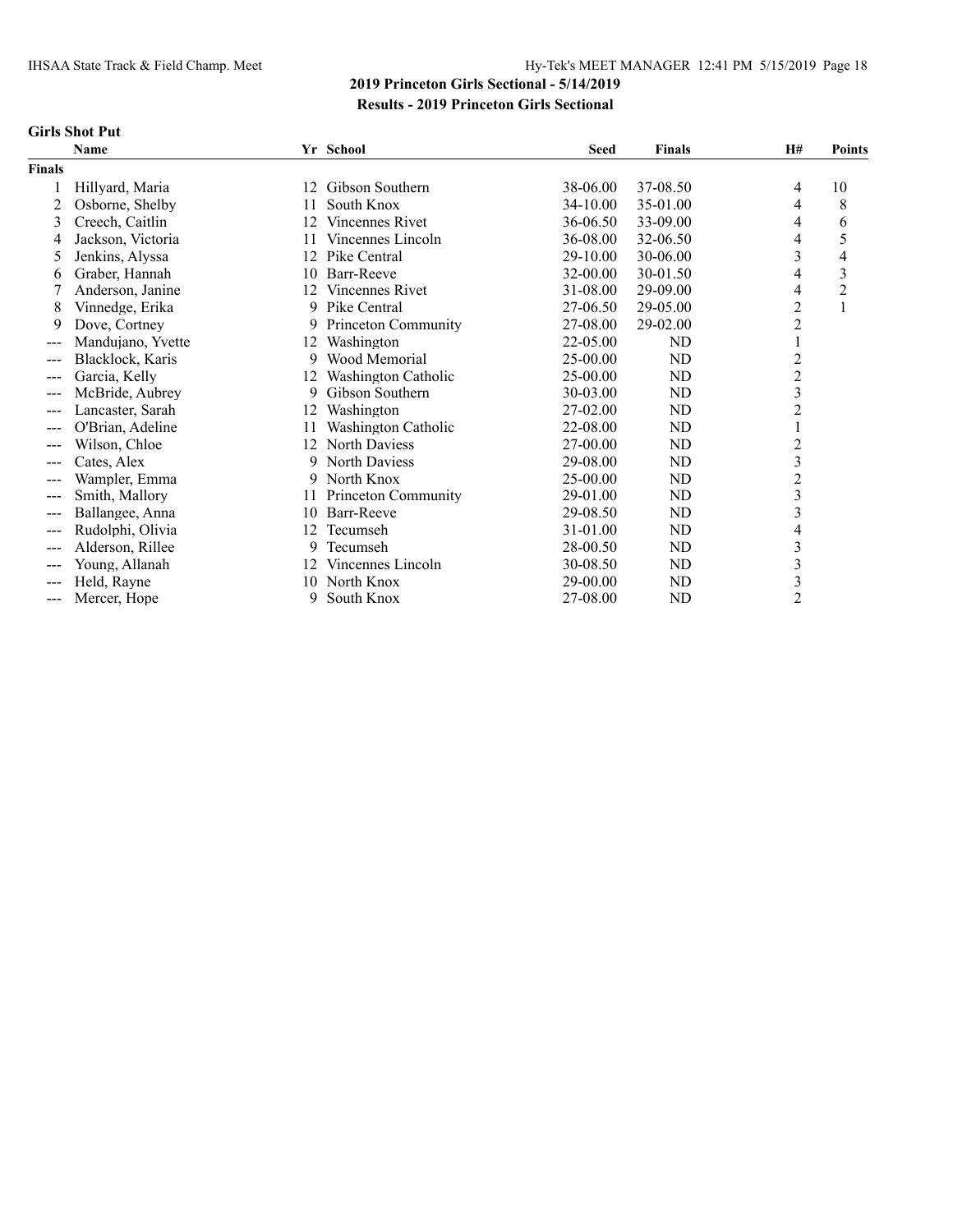#### **Girls Discus Throw**

|               | Name              |     | Yr School           | <b>Seed</b> | <b>Finals</b> | <b>H#</b>               | <b>Points</b> |
|---------------|-------------------|-----|---------------------|-------------|---------------|-------------------------|---------------|
| <b>Finals</b> |                   |     |                     |             |               |                         |               |
|               | Hillyard, Maria   | 12  | Gibson Southern     | 116-09      | 118-09        | 4                       | 10            |
|               | Ballangee, Anna   | 10  | Barr-Reeve          | 105-00.50   | 105-05.50     | 4                       | 8             |
| 3             | Anderson, Janine  | 12  | Vincennes Rivet     | 110-00      | 103-00        | 4                       | 6             |
| 4             | Jackson, Victoria | 11  | Vincennes Lincoln   | 108-03      | 101-09        | 4                       | 5             |
| 5             | Jenkins, Alyssa   | 12  | Pike Central        | 103-03.50   | 98-11         | 4                       | 4             |
| 6             | Garcia, Kelly     | 12. | Washington Catholic | 75-08       | 88-04.50      | 2                       | 3             |
|               | Wagler, Karlena   | 12  | Barr-Reeve          | 89-00       | 86-06.50      | 4                       | 2             |
| 8             | Smith, Mallory    | 11  | Princeton Community | 81-02       | 80-10         | 3                       | 1             |
| ---           | Young, Allanah    | 12  | Vincennes Lincoln   | 97-05       | ND            | 4                       |               |
| $---$         | Jerger, Lindsey   | 10  | Washington Catholic | $65-11$     | ND            | $\overline{c}$          |               |
| ---           | Davis, Alexis     | 9   | Gibson Southern     | 74-10       | ND            | $\overline{\mathbf{3}}$ |               |
|               | Mandujano, Yvette | 12  | Washington          | 72-00       | ND            | $\overline{c}$          |               |
| ---           | Lancaster, Sarah  | 12  | Washington          | 67-07       | ND            | $\overline{c}$          |               |
| $---$         | Held, Rayne       | 10  | North Knox          | 89-00       | ND            | 3                       |               |
| ---           | Borders, Aubrea   | 11  | North Daviess       | 76-08       | ND            | $\overline{c}$          |               |
| ---           | Wolfe, Kyla       | 9.  | North Knox          | 79-00       | ND            | 3                       |               |
| ---           | Dove, Cortney     | 9   | Princeton Community | 79-08       | ND            | 3                       |               |
| ---           | Cates, Alex       | 9   | North Daviess       | 85-08       | ND            | 3                       |               |
| ---           | Osborne, Shelby   | 11  | South Knox          | 73-00       | ND            | $\overline{c}$          |               |
| $---$         | Alderson, Rillee  | 9   | Tecumseh            | 85-03       | ND            | 3                       |               |
| ---           | Vinnedge, Erika   | 9   | Pike Central        | 94-06.50    | ND            | 4                       |               |
| $--$          | Mercer, Hope      | 9   | South Knox          | 85-00       | ND            | 3                       |               |